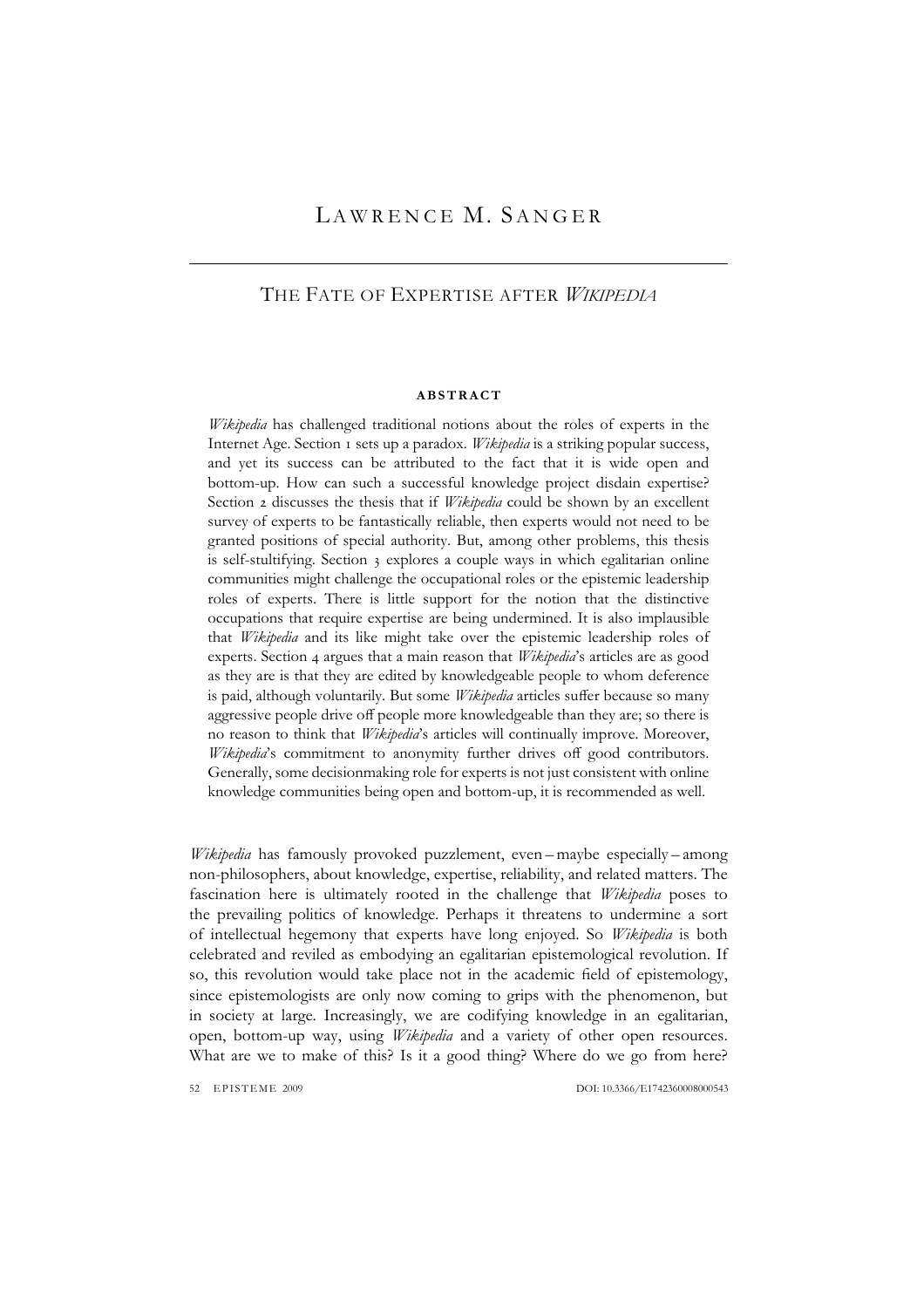These are ultimately philosophical questions, and they need the attention of philosophers.

For knowledge and information workers of all sorts, this revolution is naturally a fascinating and highly charged topic, but I detect considerable confusion about it. The confusions are due partly to incomplete understanding of the nature of online communities and expertise, partly to basic philosophical mistakes. As an epistemologist at least by training, as chief architect of *Wikipedia*'s system, and now as a wiki-apostate and critic of what that system has evolved into, I want to take a stab at organizing some of these topics and in the process sort out some of the confusions.

The topic is well focused by this paradox: are experts still needed when *Wikipedia* has succeeded, apparently, without them? I think they are; my aim in this paper is to reduce the sense of paradox. But first, let me elaborate the paradox itself.

## **1.** *WIKIPEDIA***'S SURPRISING EPISTEMIC VIRTUES**

*Wikipedia* has produced over 2.5 million articles in English and over 10 million articles in over 200 languages total. More astonishing than that<sup>1</sup> is the fact that many of the articles are actually not very bad,<sup>2</sup> so that the whole is very serviceable indeed as a general information encyclopedia. It is currently ranked 8th most popular website online according to Alexa.com,<sup>3</sup> and about half of Internet users say they consult *Wikipedia*. <sup>4</sup> Common experience in schools and universities indicates that many students use it on a very regular basis. If all this seems improbable – as it surely would have ten years ago – consider that the developed world is almost entirely connected by the Internet, that the Internet is made fairly well searchable by Google, and that *Wikipedia* is often the top result in Google searches, and has been for several years. This is part of the reason why, like it or not, *Wikipedia* is now a very important fixture in modern intellectual life. Whatever else we might want to say about it, we would be justified in calling it a stunning popular success.

The philosophical fascination with *Wikipedia* is due partly to this success and partly to its open and egalitarian model of content production. Indeed, the model explains the success. When people first began learning about *Wikipedia*, when it was growing explosively, the first question they would ask is, "How can it be any good at all, if it is open to just anybody?" And yet many *Wikipedia* articles were surprisingly good. The real shock came with the realization that *Wikipedia*'s articles were good not *in spite* of its openness, but *because* of it.<sup>5</sup>

To understand what follows, it is crucial to grapple with this very counterintuitive claim. It can be supported by describing a series of policies or software features. The project, first, is billed as an encyclopedia project; the community that formed around the project has a specific collective goal. Second, the project is a wiki, meaning that anyone can edit any page they choose, and see the results posted immediately; and anyone can edit anyone else's work. Third,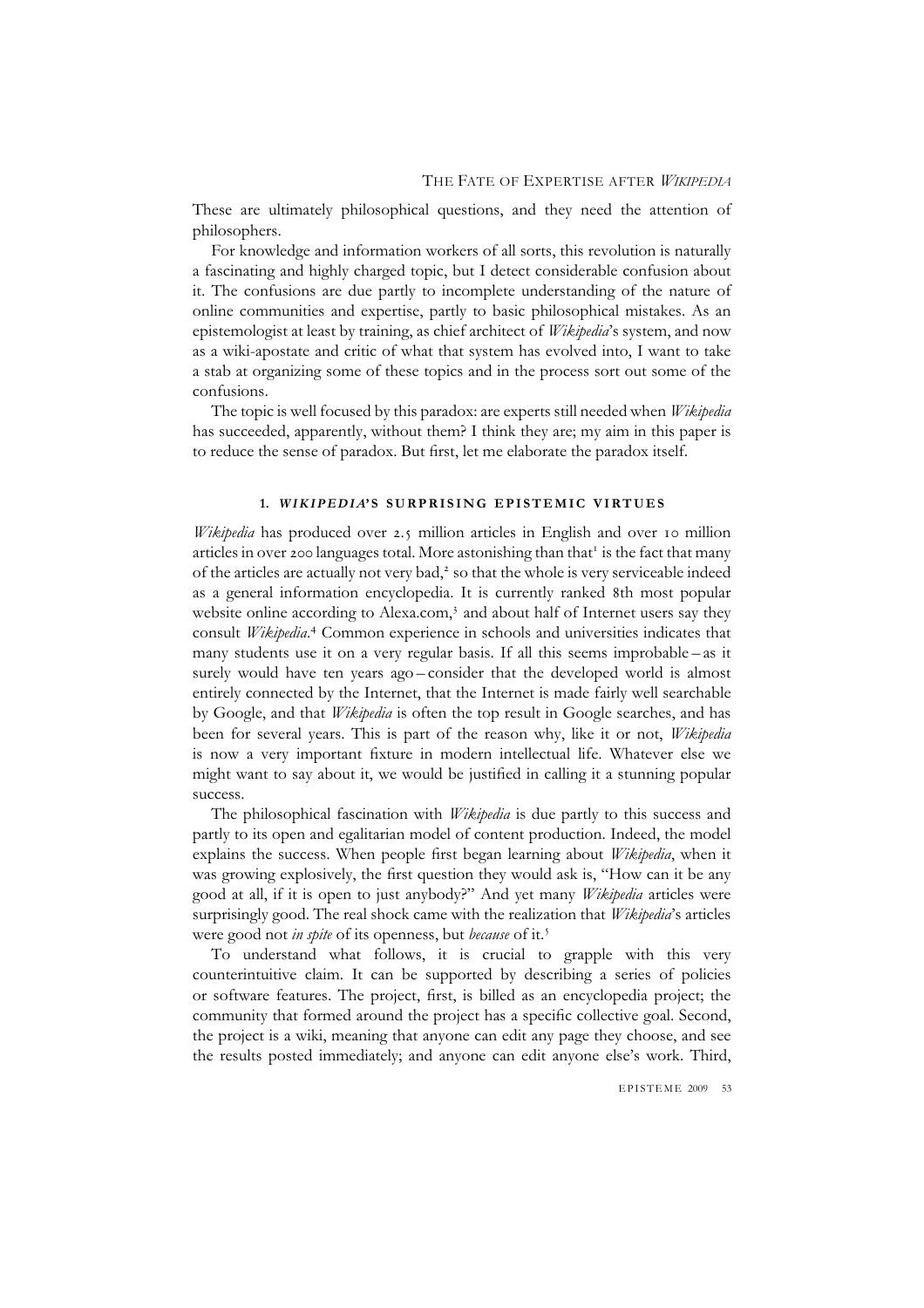all changes to all pages are saved, so that it is easier to revert abuse than it is to perpetrate it.<sup>6</sup>

There are other crucial elements of the *Wikipedia* system,<sup>7</sup> but these three are perhaps most central in explaining its growth. The shared goal of creating a free encyclopedia online excited many people; the open and bottom-up features of the wiki system maximized the amount and efficiency of participation; and the "self-healing" features of the system helped keep the project on track (more or less). As a result, the website grew and improved rapidly.

So, while an Internet project describing itself as "the encyclopedia anybody can edit" sounds like an invitation to vandalism, nutty pseudoscience, pornography, and all that is unholy, the fact is that being very open and bottom-up has been essential to its success. Partly, it is simply a matter of sheer numbers of participants. By opening the website on the Internet, which is global, and opening it to contributions from absolutely every Internet user, one maximizes the workers available to it.

More striking, however, is the effect of being bottom-up. In making absolutely no requirements of contributors – they could make personal decisions about when, where, and how they would contribute – they naturally felt fully welcome to participate. They saw no barriers to participation, and anticipated no (or very little) constraints from others, except what the rank-and-file participants, *all* called "editors," would ask of each other. This is a sentiment that we, the original organizers of *Wikipedia*, strongly encouraged; we wanted people to feel maximally free to do as they wished on the website, consistent with the general mission of "creating an encyclopedia."8 When liberated in this way to pursue a truly inspirational, heady goal – to codify all of human knowledge – thousands and eventually millions of people took to the project with gusto.

That will have to do for a rough explanation of *Wikipedia*'s success.<sup>9</sup> Now I want to turn back to philosophy. As Don Fallis (2008) has pointed out, reliability is not the only dimension of epistemic virtue on which we might evaluate *Wikipedia*. Another is fecundity, or the sheer quantity of knowledge the resource causes people to have, and another is completeness,<sup>10</sup> or how many general topics, among all that one might search for, are included. Clearly, even if *Wikipedia* is only mediocre in terms of reliability, it excels in its fecundity and completeness, and a fair epistemic evaluation of it as a resource must weigh in all these virtues. This paper will focus primarily on issues connected to reliability. If my aim were to give a general epistemic evaluation of *Wikipedia*, its sheer size and instant availability would necessitate that I expand my scope. But since my aim is to determine whether *Wikipedia*'s success makes experts unnecessary, issues of fecundity are not at least so directly relevant.

So, what one might have thought, eight years ago, were obvious flaws in *Wikipedia* – namely, being open and bottom-up – have in the case of *Wikipedia* been the sources of its greatest epistemic virtues. Anyone can contribute to *Wikipedia*, and no one is standing around barking orders; and that, I claim, is just why the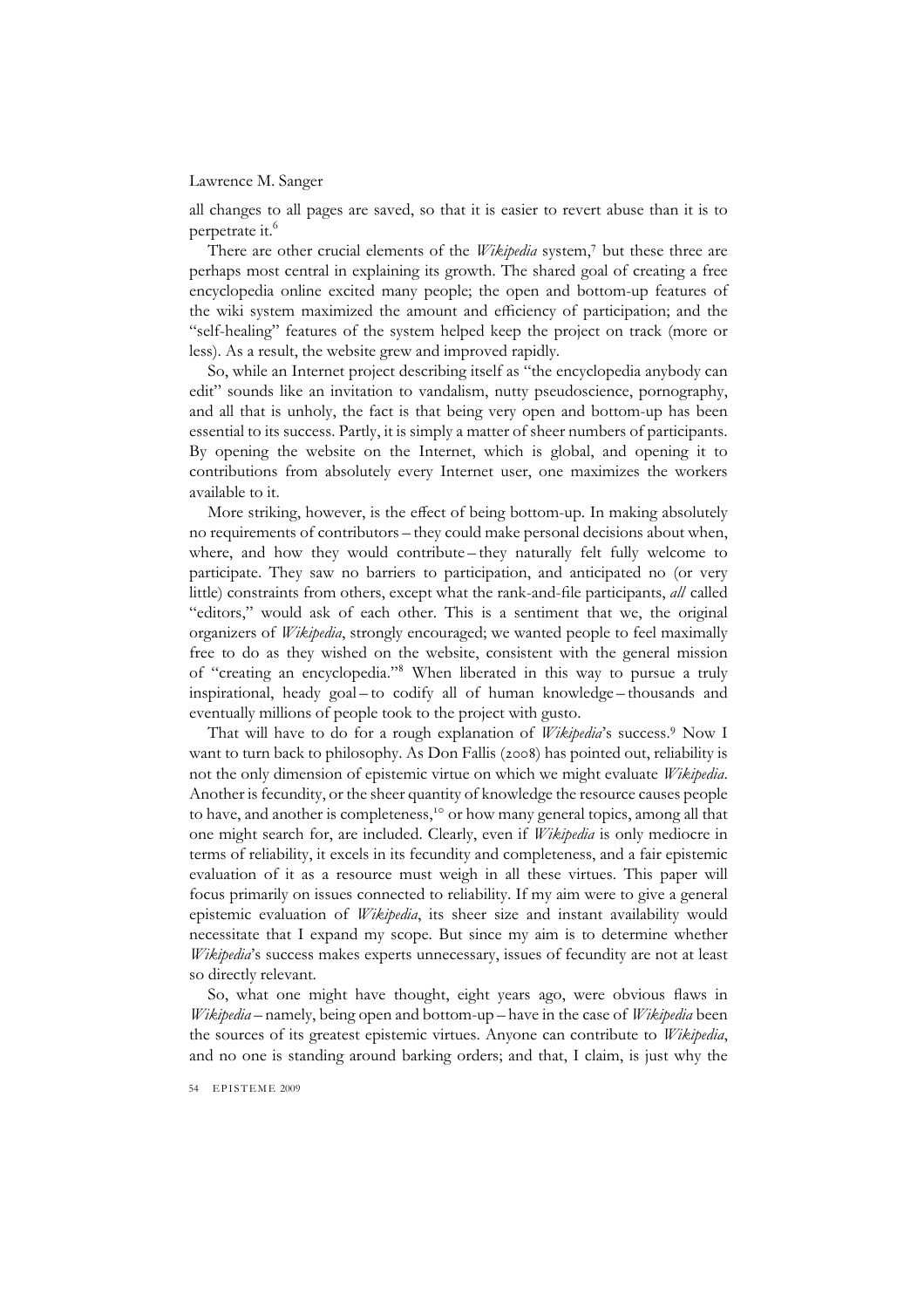resource is so useful and arguably beneficial, its several flaws aside. The paradox, then, is that *Wikipedia* achieved this success without any special role for experts. Does this mean they are no longer necessary? The next section will lay out the possibility.

## **2.** *WIKIPEDIA***'S EPISTEMIC POTENTIAL**

So far, I have described *Wikipedia*'s success somewhat conservatively. The project's most avid online advocates sing its praises more loudly. They point to the fact that everyone is an "editor" on *Wikipedia* and it makes no special role for subject matter experts or real (trained, vetted, or professional) editors. Yet, as I said, *Wikipedia*'s articles are of reasonably good quality, and as a body possess an enormous breadth and depth. This situation has inspired a lot of questioning along the lines I suggested at the beginning of this paper.

For example, has the advent of *Wikipedia*, the Blogosphere, and so on perhaps changed the nature of knowledge? *Wikipedia* seems at the very least to be changing some people's notions of what "we all know," or of who determines our "shared knowledge." In a world in which so many people are consulting an encyclopedia "anybody can edit" for answers, the conventional wisdom, the accepted knowledge, seems less tethered to experts, exclusive institutions, and publications with professional gatekeepers. Even if knowledge itself has not changed, then how we as a society determine what we take ourselves to know might still have changed. Something like that, I take it, is one main point of fascination about *Wikipedia*. <sup>11</sup> How, then, might *Wikipedia* (and similar Web 2.0 community projects) induce us to rethink "what we take ourselves to know"?

Jaron Lanier suggests that there is a large cadre of *Wikipedia* supporters who believe that the project heralds a new age in which "the truth" is – in some unclear sense – to be determined by a collective, something he dubs "Digital Maoism." (Lanier 2006) It is difficult to find any serious theorist explicitly endorsing this view. To interpret this attitude as a serious theory, we would need to settle some questions of detail, such as:

- (1) What is it, exactly, that the collective supposedly determines? Truth *itself ?*
- (2) Is any online collective capable of doing this? How do we limn the community that has this remarkable authority?
- (3) Putting aside the constructivist notion that the truth or knowledge is *constituted* by community opinion, what precisely is it that we say a community *does,* when it determines "the truth"?

In brief, if an online community is said to be able to limn the "true," then what precisely is this truth that it limns; what is the nature of the community doing the limning; and what actions does it take that actually accomplish the limning? The broadness and difficulty of these questions points up the vague, unformed nature of the "Digital Maoism" attitude Lanier criticized.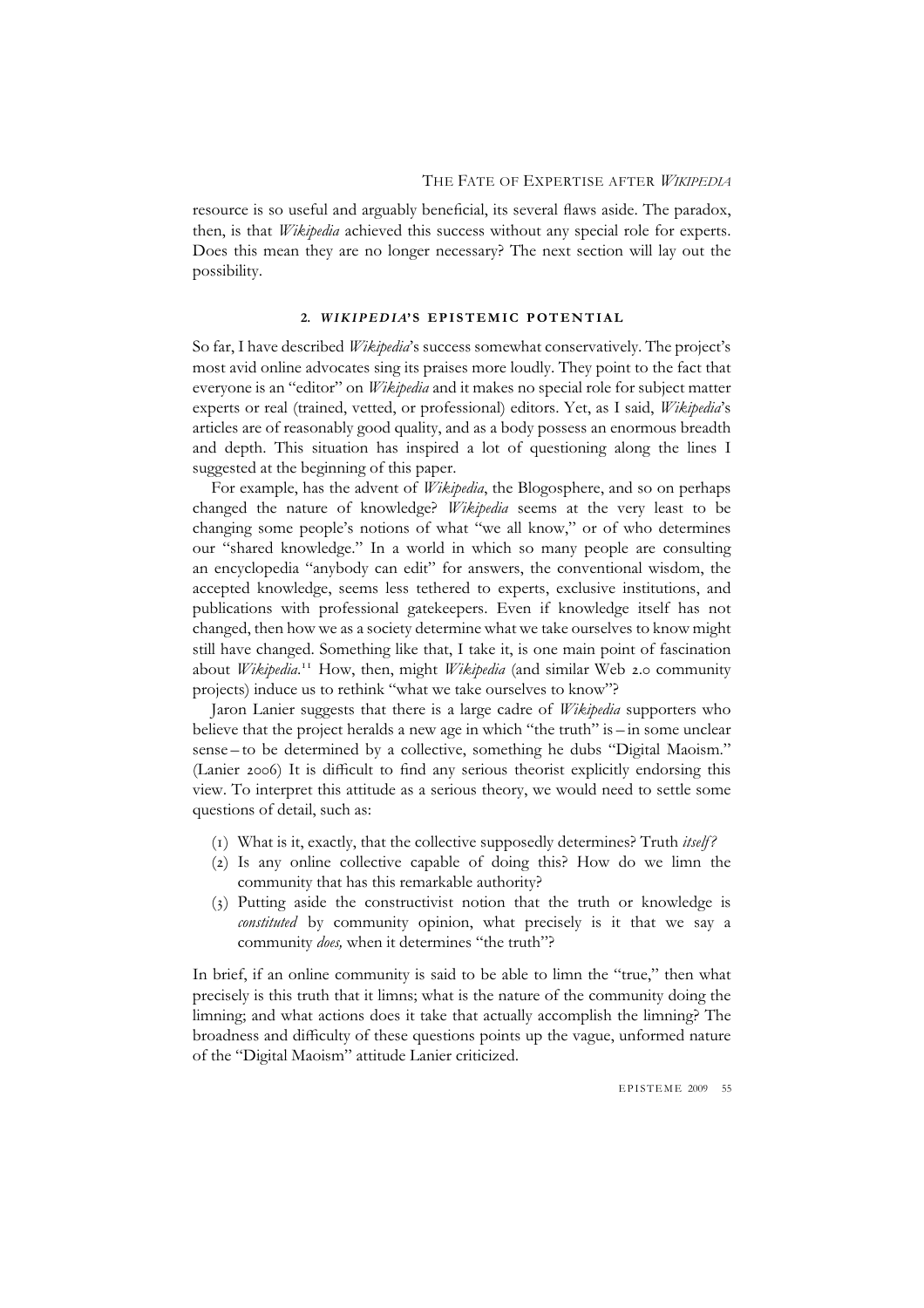But we can make some inroads by observing that, according to its defenders, *Wikipedia* is nearly as reliable as the *Encyclopædia Britannica.* This was allegedly demonstrated by a research report that appeared in *Nature* – *Wikipedia*'s greatest epistemic triumph to date. When comparing articles from *Wikipedia* and the *Britannica* on 42 topics, the *Britannica* articles averaged around three errors or omissions, while *Wikipedia* averaged around four (Giles 2005).

The *Nature* report, which was not peer reviewed but produced in-house, was seriously flawed and proved little, though I will not discuss that here.<sup>12</sup> But we might use this study to suggest an answer to question (1) above. So let us suppose that *Wikipedia* is about as accurate as *Britannica,* however we should understand that. Let us even suppose (straining credibility) that in the future, a massive, well-designed study of *Wikipedia* articles shows that, in the opinion of experts, 99.8% of *Wikipedia*'s articles are error-free and brilliantly written, a record far better than *Britannica'*s. Next, return to question (1): what is the nature of the "truth" that the *Wikipedia* collective would henceforth be taken to limn? Here is one answer: expert opinion.

So let us suppose that a future *Wikipedia* has been a brilliant success, by tracking expert opinion faithfully. Let us suppose that *Wikipedia* achieved this spectacular feat despite lacking any special role for experts or any expert approval process for articles.<sup>13</sup> In that case, we could say:

(WPT) *The Wikipedia Potential Thesis.* If *Wikipedia* fulfills its highest potential in terms of measurable quality, then experts will thereafter not need to be granted positions of special authority in order for humanity to have a resource that accurately tracks expert opinion.

This insight – the conditional suggestion that *Wikipedia* could be asymptotically approaching a perfect model of expert opinion, rendering experts unnecessary – might help explain what underlies all the popular, and professional, excitement about the resource. This insight explains why so many of us feel that *Wikipedia* might be challenging some of our prevailing notions about experts and how knowledge is represented.

WPT is vague, but then so is the insight it represents, still largely unformed in the mind of *Wikipedia*'s advocates. In this and the next two sections, I will explore a few different ways it might be clarified, to see whether there is any interpretation on which it is defensible.

First, however, I want to point out that in a certain sense, WPT might appear self-stultifying. The only way WPT can be established, presumably, is if there were a future *Wikipedia* reliability study that *really did* establish that it is a fantastically accurate model of expert opinion. But then, in at least one sense, some experts – namely, the experts who participated in the study – must have been granted positions of special authority. Indeed, they stood as judges of *Wikipedia*'s reliability itself, which looks like a privileged role. So, the same future facts that might be thought to support WPT would also undermine it.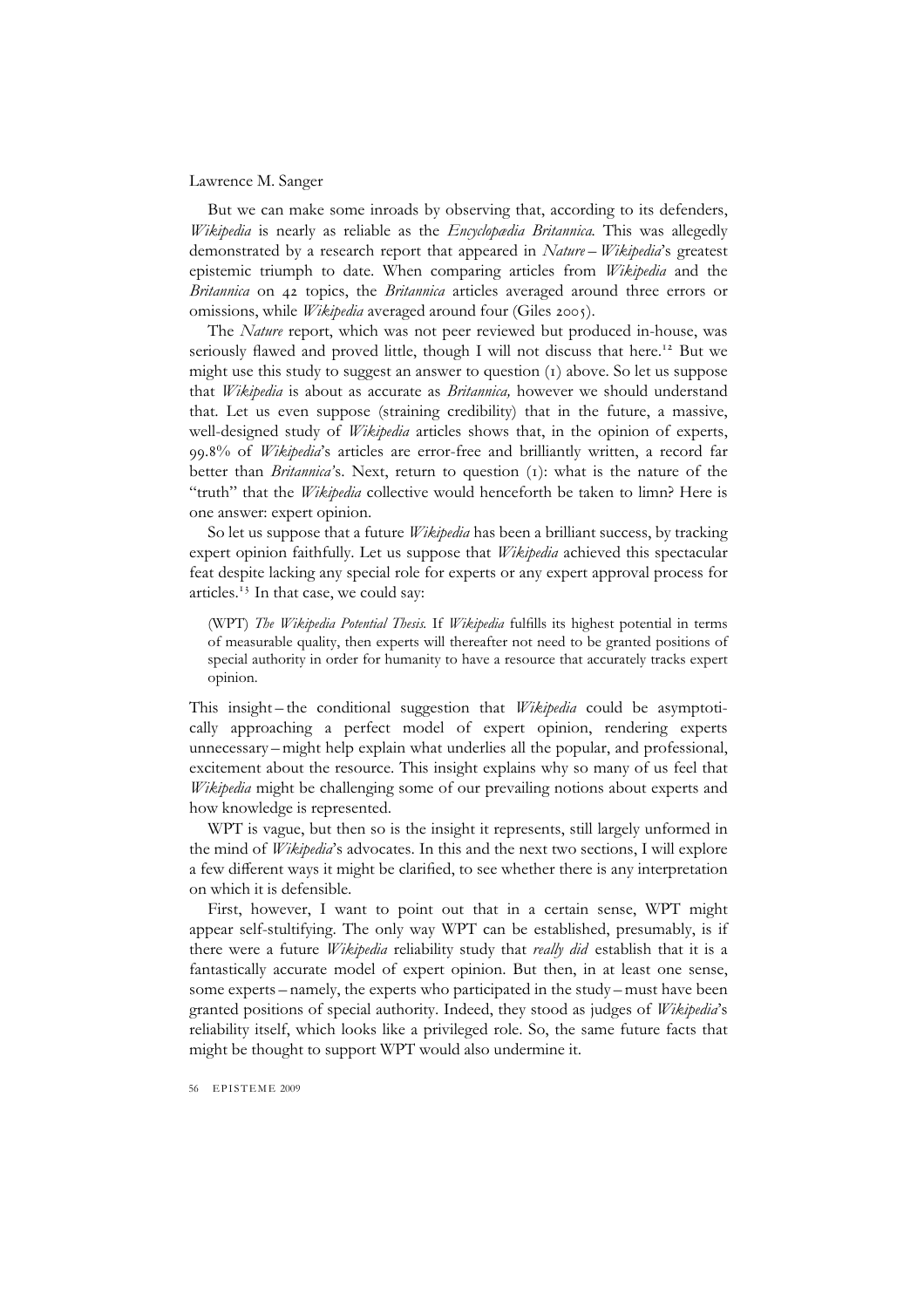One reply to this is that the surveyed experts need be given no positions of authority *within the Wikipedia community,* after all. In the future scenario envisioned, that is true – well, it is *stipulated* to be true. But one must recall that the more fanciful ideas of the project's potential, namely, that *Wikipedia* will somehow usher in a brave new world of epistemic egalitarianism, with essentially no need to empower experts in any way. If WPT were true, then this fanciful idea would be shown incorrect; society at large would at least need experts around to certify *Wikipedia* occasionally.

That WPT should be self-stultifying is unsurprising, because upon close examination, we can see that WPT includes, or implies, a "criterion of truth." If, henceforth, truth can be determined by consulting *Wikipedia*, what licenses us to say that truth is so determined? Here *Wikipedia*'s defender faces the famous *diallelus* of Sextus Empiricus (1990, II.20); to establish *Wikipedia*'s reliability, one must advert to the authority of something outside of *Wikipedia*, presumably expert certification, or else it faces either epistemic circularity or total justificatory groundlessness (cf. Alston 1989).

But this suggests a separate and more radical reply to the self-stultification objection: we might essentially use an excellent study of *Wikipedia*'s reliability to "bootstrap" the epistemic status of *Wikipedia*. <sup>14</sup> Once its reliability is established using an excellent study, nothing – including another study – can with any credibility either further establish or undermine its reliability in the future. *Wikipedia* thereafter serves as society's new touchstone of truth, replacing the inconstant, individual views of experts with the monolithic and collective view of *Wikipedia*. <sup>15</sup> I doubt anyone would endorse this view, though the analogy with the epistemic circularity problem implies that it is a logical possibility. It would beg the question: if an authoritative study is actually needed to establish *Wikipedia*'s reliability in the first place, then why couldn't another, later study establish that *Wikipedia*'s quality had declined? If you live by the sword, you die by the sword.

So *Wikipedia*'s defenders might go one step further. Why not simply revise WPT and say that *Wikipedia*'s credibility is wholly untethered from any basis in expert opinion? This is complementary to a view that I have not yet explicitly mentioned, a view which concerns *Wikipedia*, the Blogosphere, and online social media generally. On this view, now that we can all self-publish, and can come together without the mediation of editors or experts, for that reason *alone,* as a matter of practical fact, editors and experts are no longer needed. If I write something in my blog or in a wiki article, and you believe it, and no experts were consulted in the process, then operationally speaking, experts are no longer needed. Therefore, it is concluded, to establish the epistemic status of *Wikipedia* and other online information resources, we need not advert to their track record in the eyes of experts or anyone else. That means our brave new online world is self-certifying.

This probably does not deserve much discussion; the conclusion simply does not follow from the premises. The fact that I no longer have to get my writings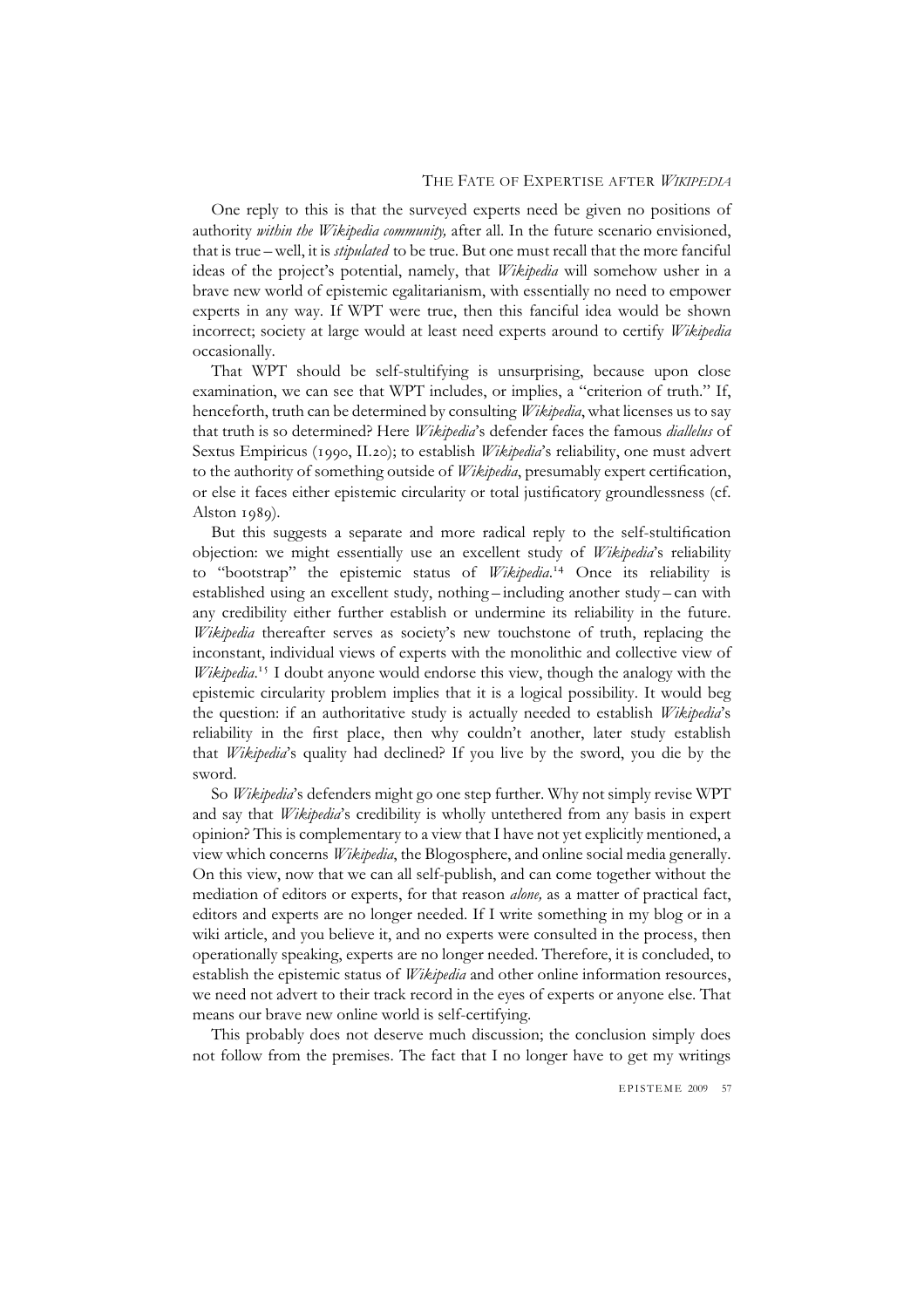past an expert reviewer in order to give them a wide audience obviously does not entail that experts are no longer needed to *establish the credibility* of what I write. I might also recite Socrates' warnings about the dangers of following popular opinion or mutter platitudes about the reliability of millions of Frenchmen. There is no way to make such a view plausible, I think, at least if it is presented in a realist framework.

But the "untethered" view of *Wikipedia*'s credibility becomes a little more plausible, perhaps, when developed as part of a constructivist/relativist framework that is itself supported separately. That is, whether you can take the "untethered" view seriously probably depends on your attitude toward a sort of relativism – social constructivism – of which continental philosophers, anthropologists, and others are enamored. If you believe that knowledge is constructed by groups, you might find it fascinating that *Wikipedia* does literally "construct" information that the general public often takes to be knowledge. This phenomenon might at least *encapsulate* constructivist views in a literal way, if not quite *support* them. Moreover, if, like Foucauldians, you believe that knowledge-claims function as assertions or endorsements of power, you might celebrate the fact that *Wikipedia* not only literally constructs knowledge but does so apparently without any specially privileged class of persons in power in the *Wikipedia* system. In this way, *Wikipedia* has a natural appeal to our egalitarian sensibilities (cf. my 2007). So a constructivist might well think that the views expressed by the Wikipedian masses needs no certification from a supposedly better hierarchy of more genuine knowers.

Then the relevance of question (2) above comes into play: if truth is not merely indicated but constituted by group opinion, on what grounds do we privilege *Wikipedia* over all others, such as various expert communities, however described? But here I can imagine the true believers of *Wikipedia* replying: that's easy. *Wikipedia* is a global project. Its special feature is that *no one* is privileged, and over time, the views of thousands of people are weighed and mixed in. Such an open, welcoming, unfettered institution has a better claim than any other to represent the consensus of Humanity. So it deserves our endorsement if anything does. I will not engage this strand of the dialectic any further, except to say that it is incorrect to suppose that *Wikipedia* is uniformly open and welcoming to all comers – that it really is the egalitarian paradise that simplistic portrayals suggest. This is a point I will have the opportunity to develop further in Section 4.

I am afraid that I personally do have trouble taking the whole constructivist dialectic seriously. As a realist, I do not think that the concept of truth is best understood as depending on which pressure group gains the ascendancy in any fallible community, let alone in *Wikipedia*'s easily gameable system. All groups, all collectives, are subject to irrational and sometimes frightening groupthink, a concept that I imagine cannot be explained without reference to a group-independent, non-social standard of truth. But to pursue this thread takes us into other broader issues, so I will have to drop the thread there.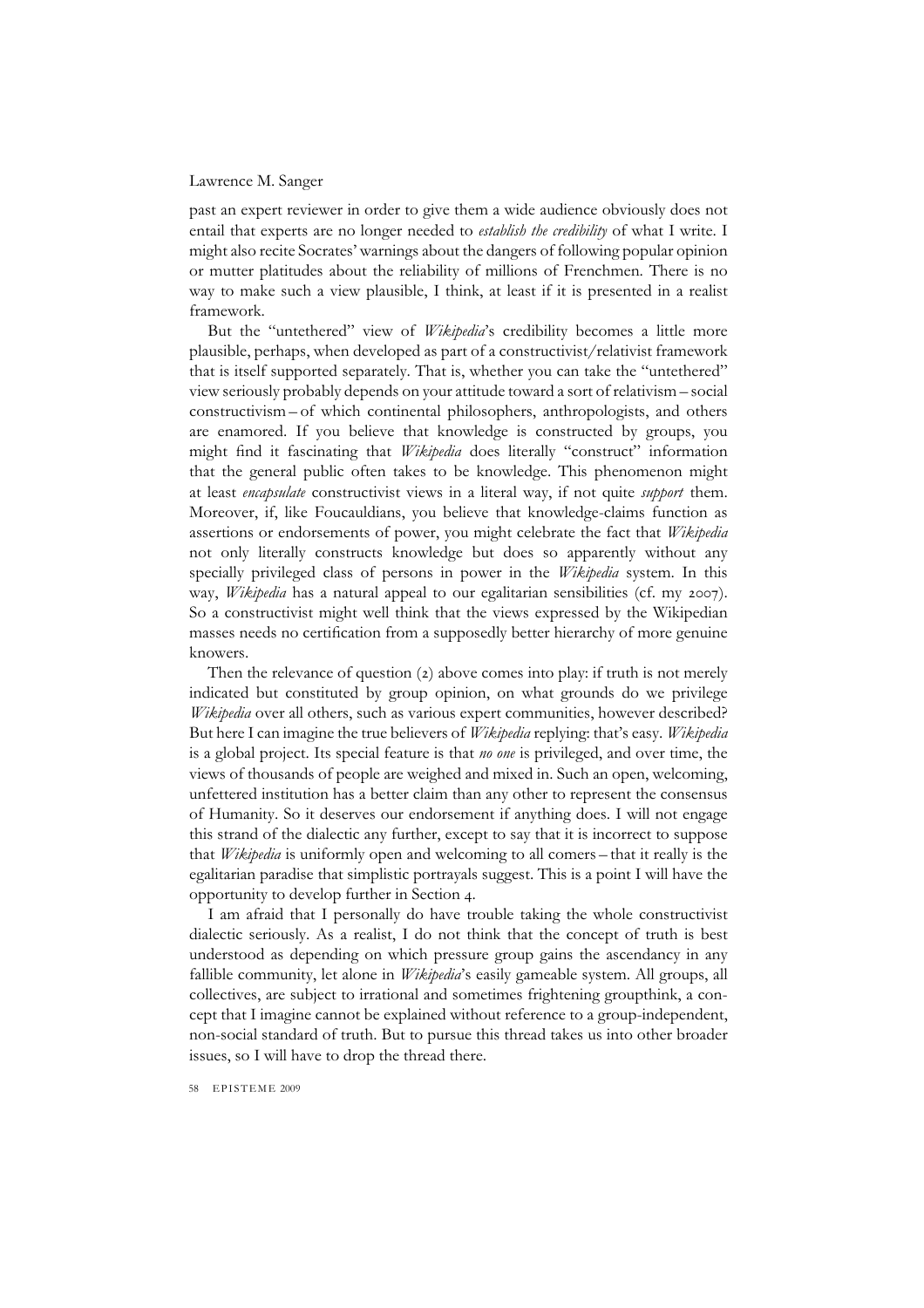## **3. HOW MIGHT EGALITARIAN COMMUNITIES CHALLENGE EXPERT ROLES IN SOCIETY AT LARGE?**

In Section 1, I attributed *Wikipedia*'s success in part to its open and bottom-up nature – to the fact that it is egalitarian, in a sense. In Section 2, I began analyzing the popular suggestion that *Wikipedia*, especially a *Wikipedia* established as reliable using expert surveys, would in some vague sense render experts unnecessary (the *Wikipedia* Potential Thesis, or WPT). I found this view to be self-stultifying, in that the experts would still be needed at least to participate in the surveys.

Putting aside that objection, I want to examine whether *Wikipedia*'s success might show that experts need not occupy positions of special authority, as WPT claims. But what might we mean by that? We might mean that *Wikipedia itself* does not need specially-designated experts. More specifically, experts are not needed either to review and approve articles, or as decisionmakers of any other sort within the community. The main reason to think this is that *Wikipedia* is essentially an egalitarian utopia and it *really could* achieve a really credible status without expert editors. I'll address this interpretation of WPT in Section 4.

But WPT could also be taken to apply far beyond *Wikipedia* itself. This claim is perhaps more interesting. Experts (taking the term in a broad and loose sense) have been in certain positions of authority in society for a long time indeed, and Web 2.0 generally, and *Wikipedia* in particular, seems to be mounting a perhaps unprecedented challenge to these positions. To "challenge" a role is, of course, to suggest that the role is no longer necessary. *Wikipedia*'s more radical advocates sometimes seem to reflect on this possibility with unrestrained glee.

So what about experts and their role, exactly, is being challenged? Surely not the existence of experts or the fact of expertise. The availability of large and increasingly reliable free resources that are constructed by egalitarian online communities does not establish that there are *no such things* as experts or expertise. I don't think I have ever heard anyone say that.<sup>16</sup> The challenge, rather, is that experts are becoming "irrelevant" in some sense. Perhaps *Wikipedia* and the rest are challenging the traditional *roles* of experts, roles in which their expertise gives them certain kinds of task.

I want to discuss how Web 2.0 and *Wikipedia* might be taken to weaken two types of expert role in society at large: the occupational role and the epistemic leadership role.

By *the occupational role,* I mean any paid or volunteer position that has expertise as a requirement. In short, can Web 2.0 put all experts out of work and usher in an era in which expertise is required for no job? Surely no one, on reflection, thinks this, although journalist and former entrepreneur Andrew Keen, for example, may have suggested it in moments of rhetorical excess.<sup>17</sup> Here, an example commonly given is not from *Wikipedia* but journalism: there is so much free, community-created content online now that newspapers are having to lay off reporters. But this cannot plausibly be chalked up to any amateur, open, bottom-up community competing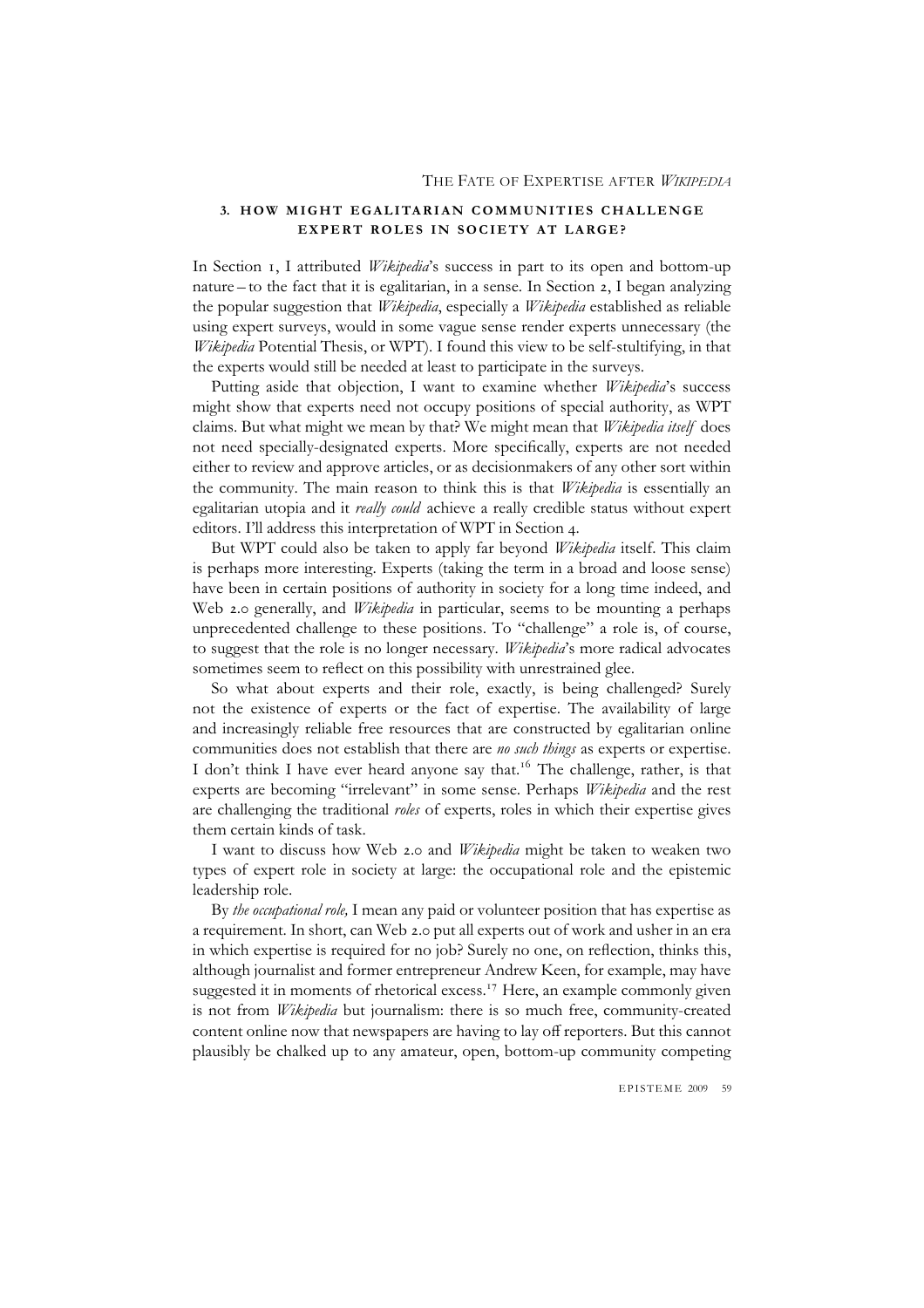with the professionals; instead, newspapers and other news outlets themselves give away wire and other news stories, which for many plugged-in readers obviates the need to subscribe to the local newspaper. Newspapers are also suffering from competition with free classified ad services such as Craigslist, which, while very much open and bottom-up, is not a content-creation community.<sup>18</sup>

Even in the field of encyclopedias, while the industry does seem to have taken a blow, some of the heavyweights are still alive and kicking.<sup>19</sup> For now at least, there seems to be a continuing demand for more authoritative information sources. This is true of publishing generally, although in publishing conferences recently an anxiously-asked question is what new business model should be adopted for various kinds of content.

But as for the many other fields that require expertise of one sort or another, such as medicine, law, and academia, Web 2.0 and *Wikipedia* seem not to pose any threat at all, even in the long term. How, precisely, would the availability of instant, free information online perform the functions of diagnosing and treating disease, practicing law, or teaching and research? The short answer is that, however much the Internet might facilitate self-diagnosis, self-counseling, and self-education, experts will probably continue to be needed to do their jobs – at least jobs outside of publishing, but probably in publishing as well.

More plausible as a target for challenge is the *epistemic leadership role.* I do not offer an analysis of what this amounts to precisely. Nevertheless, I plausibly assume that various classes of certified professionals, and some others said to be "experts" or "authorities," have a role in society of articulating what is known in their fields or industries. This is manifested in various ways. They are asked for comments by journalists; their research is cited in books; their findings and theories are taught in schools. When they speak about their areas of expertise, people tend to listen carefully and accord what is said more credibility. Students and those new to the field seek out their opinions and advice. I offer no further analysis of this role, but it seems plausible enough that there is a robust phenomenon here to discuss.

Are Web 2.0 and *Wikipedia* likely to challenge this epistemic leadership role in any meaningful way? To see this claim's improbability, one has only to think what it might amount to. Let us suppose that *Wikipedia* is shown, as I (again, implausibly) allowed in Section 2, to be a 99.8% accurate match to expert opinion. Even in that case, would journalists *simply* consult *Wikipedia* for quotes about expert opinions? Would researchers cite *only Wikipedia* in footnotes? Would *Wikipedia* be the *sole* textbook in schools? Granted, these are empirical questions, but they do not even pass the chuckle test.<sup>20</sup>

But perhaps the claim should not be dismissed so easily; we need to think not about how Web 2.0 and *Wikipedia* are today, but how after generations of development community content might challenge the epistemic leadership of experts. There is no question, at least in my mind, that the community-built media of the future will be far more impressive than what we have today. I think you may safely let your imagination run wild, because the power of millions of intellectuals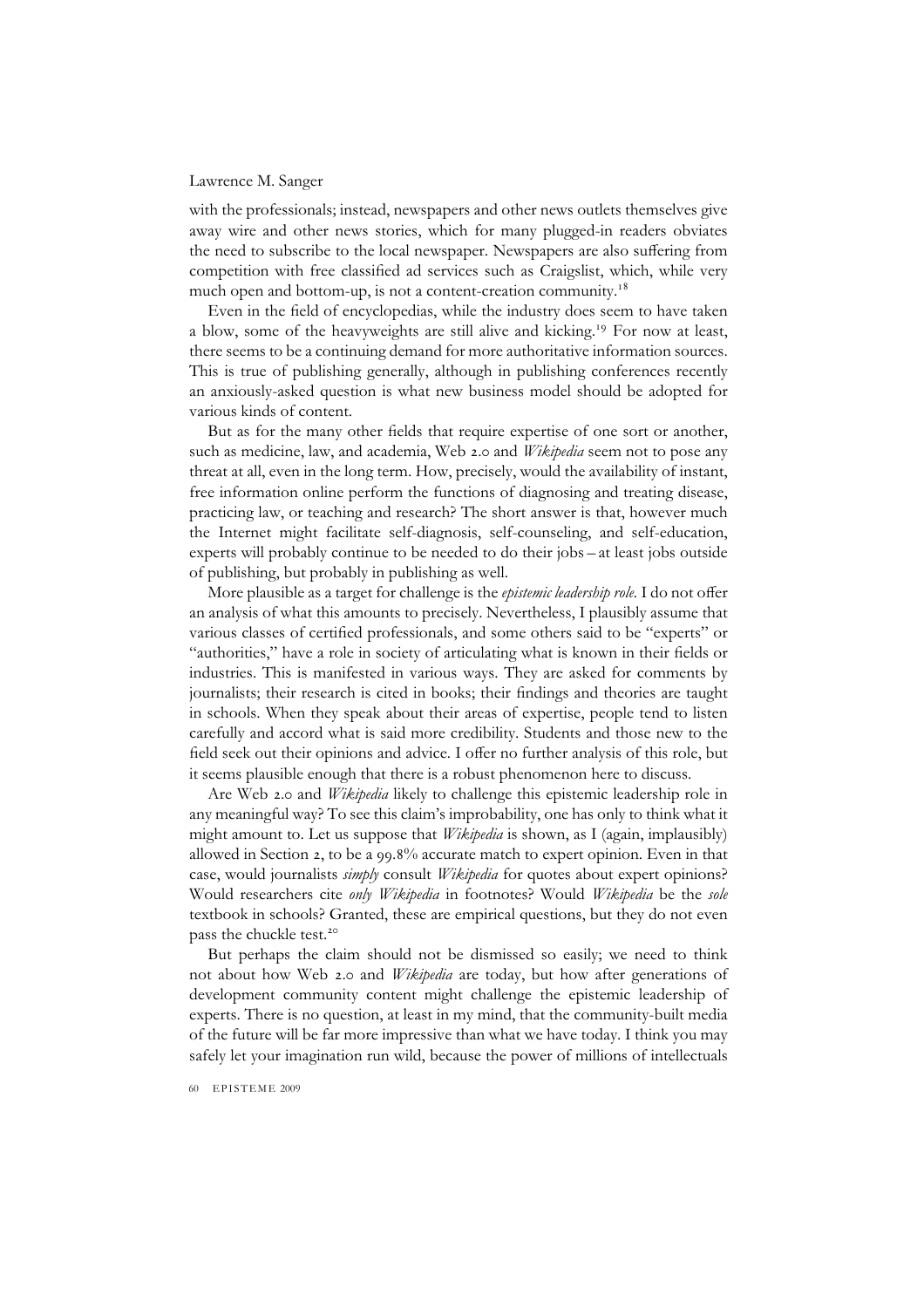working online together is vast. Imagine a *Wikipedia* – or a *Citizendium*<sup>21</sup> – that is not merely a good encyclopedia, but a vast resource, many times the size of the Library of Congress, that is extensively edited daily and managed by many of the best minds in the world. Imagine a database of research in which new findings are not published in papers that are put into volumes, but appended in various places to a single, collaboratively-managed outline of knowledge.<sup>22</sup> It seems that such collaborative resources might indeed change how journalists and researchers find their sources, and textbooks or their future equivalents might well be parts of such systems. This is pure speculation, but it does seem possible.

In order to make the advent of these fantastic new systems plausible, surely one *does* have to say, as I did, that the "vast resource" would be managed by the best minds in the world. Similarly, presumably the research that is appended to a collaboratively-managed outline of knowledge would itself be performed by experts. To this I can imagine someone replying that I am merely assuming what I wish to, assumptions in favor of the privileges and authority of the professional classes. That does seem to be a fair observation; after all, it *is* surely conceivable that, after some generations, the world will have created the above-described resources *without* relying on anything like expert guidance. But I merely claim that this is very unlikely, perhaps for no reason other than that the advent of *Wikipedia* and countless other egalitarian online ventures have not even come close to taking over the epistemic leadership roles, of the sort enumerated above, that experts play. But, of course, these are admittedly empirical questions and time will tell.

I can, however, make a more philosophical reply to the suggestion that the epistemic leadership role of experts will wither away upon the maturation of the social Web, as it is sometimes called. Quite apart from how information is collected, or who collects and manages it – which can all be as egalitarian as you like – there will remain the issue of what information ought to be collected, reported, and highlighted. Here we may plausibly speak of a "regress of credibility," somewhat similar in structure to the regress of justification in traditional epistemology. The regress of credibility begins by observing that, even in very crude folk epistemology, testimony is regarded as more credible if it comes from a source that is believed (by a doxastic agent) to be credible. But frequently, a source gets its own credibility from the credibility of *another* source, and so on. If some given testimony is based neither in another credible source, nor in direct, reportable observation, nor still in expert opinion, it will tend to be believed less than a source that has a "foundation" of that sort.

*Wikipedia* itself endorses the common position that testimony must ultimately be based on credible sources. *Wikipedia*'s "Verifiability" policy holds that "material challenged or likely to be challenged should be attributed to a reliable, published source using an inline citation." (*Wikipedia*, "Wikipedia:Verifiability") It also has a complementary rule called the "No Original Research" policy (*Wikipedia*, "Wikipedia:No original research"),<sup>23</sup> according to which contributors must not "go beyond what is expressed in the sources or to use them in ways inconsistent with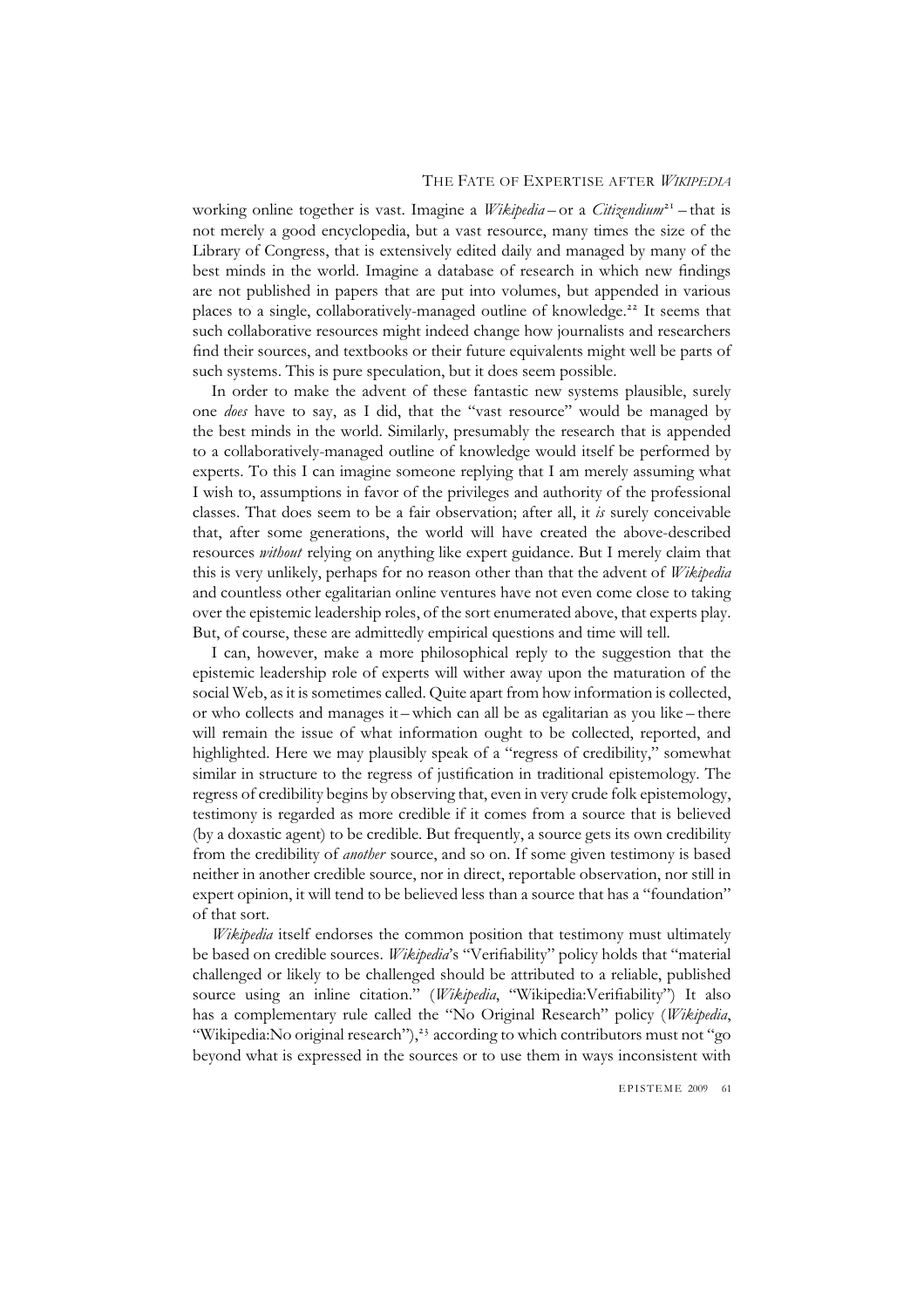the intent of the source, such as using material out of context." However we should understand these two policies, they both make the *content* of *Wikipedia* rely crucially on published – and largely expert-vetted – sources. This, as I had to insist repeatedly in the early days of *Wikipedia*, is implicit in the very idea of an encyclopedia: it sums up "what is known," in some way that collaborators can agree upon, as opposed to idiosyncratic guesses that just anybody might produce.<sup>24</sup>

The suggestion that an even better developed online encyclopedia might somehow revoke experts' epistemic leadership role, then, requires that experts no longer be specially privileged in society either as gatekeepers of source publications or as sources themselves. But if anything, *Wikipedia*'s own policies actually reinforce the epistemic prerogatives of experts. And the regress of credibility suggests that this was bound to be the case: had *Wikipedia not* been committed to reporting information found in expert-vetted sources, it would surely not be as popular as it is.<sup>25</sup>

It appears that WPT, on the present interpretation anyway, cannot be supported. On reflection, perhaps the very question, whether egalitarian online communities might undermine the jobs or epistemic authority of experts, should have been dismissed out of hand. I would not be surprised if in twenty years, this article is as laughably outdated in its concerns as an article in 1930 would be about whether the stock market will ever rise again. But one must admit that there is a real, and philosophically interesting, phenomenon that inspires the worries: an egalitarian online community *really did* create over 10 million articles in over 200 languages, and it *really is* quite useful. This is a dramatic development, and in light of such developments it is often very sensible to re-examine fundamental assumptions – even if only to re-affirm them.

## **4. I S** *WIKIPEDIA* **AN EGALITARIAN UTOPIA?**

So far I have argued that, surprisingly, *Wikipedia*'s egalitarianism – perhaps its very scorn of expertise – partly accounted for its stunning success. So, as one might worry (or hope), does this indicate that expertise itself is somehow passé? According to my arguments in Sections 2 and 3, online communities, even if wildly successful, would threaten neither the existence nor some traditional roles of experts. So far, WPT seems unsupported. But I have not yet addressed another more modest but still highly interesting interpretation of WPT: that *Wikipedia itself* does not need specially-designated experts, either to review and approve articles, or as decisionmakers of any other sort within the community. In brief, *Wikipedia* needs no experts in authority in order to become an authoritative source.

Before I discuss this claim, I want to explain why anyone outside of the *Wikipedia* community might care about it. Surely the main reason we might care about whether *Wikipedia* needs experts is that a world in which an egalitarian *Wikipedia* achieved a high degree of credibility would indicate that, somehow, the roles of experts in society at large are unnecessary. But that claim was dispatched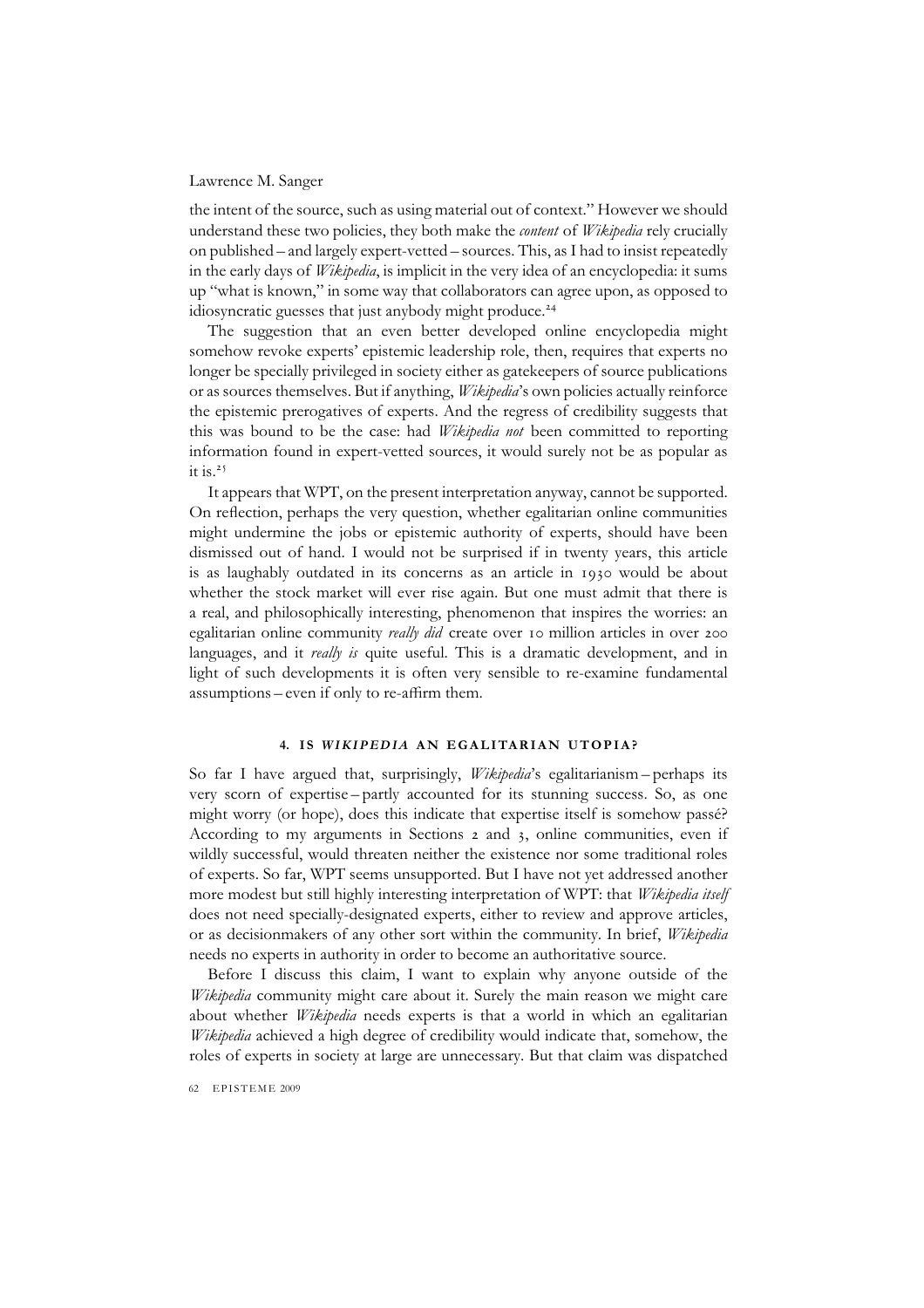in Section 3. Still, there is another reason: if, in the Internet age, an expertless *Wikipedia* can beat out *Encyclopaedia Britannica,* for instance, then surely we must rethink our editorial processes, broadly speaking – that is, publishers, teachers, research institutions, and others should rethink the privilege they accord to experts in their own knowledge-creation processes. Again, the previous section shows that it goes too far to say that we can simply discard all special roles for experts; but perhaps the lesson is that we should make our knowledge-creating institutions *less* "elitist" and *more* egalitarian. For Western intellectuals, now so dogmatic and far-reaching in their egalitarianism, this looks like an appealing conclusion.

But I want to show that on the one hand, *Wikipedia* is nothing like the egalitarian utopia its most radical defenders might have us believe. And on the other hand, its rejection of decisionmaking roles for experts makes it unlikely that it will, *in fact,* meet the high levels of quality described in WPT's antecedent. From this discussion I want to conclude that it is not *Wikipedia*'s radical egalitarian rejection of any role for experts, but rather its freedom – which is consistent with such a role – that explains its success.

To begin with, I want to point out that *Wikipedia* has included highly knowledgeable and expert contributors since its earliest days. Hence, it is reasonable to infer, one of the reasons that there are some excellent articles is that they were developed or edited by experts.<sup>26</sup> But this is not my whole point. If it were, there would be a good reply ready to hand: those experts contribute in spite of the fact that they are not officially recognized as experts in the *Wikipedia* community.

My first point is that these experts – and other varyingly knowledgeable amateurs and students – are deferred to, more or less, by their fellow Wikipedians. To be sure, there have been serious problems, for example, with dilettantes pushing pet theories and telling real experts that the experts have a "conflict of interest" in writing about the subject simply because they have published articles about the subject.<sup>27</sup> More on this anon. But despite a sort of anti-expert bias on *Wikipedia*, it remains the case that a person who appears to write authoritatively, who has the facts at his command as an expert typically does, and who can marshall them effectively in a dispute, has a decided advantage on *Wikipedia*. This, I think, has been a necessary condition of *Wikipedia*'s improving at least as well as it has. By reputation anyway, *Wikipedia*'s articles in fields such as mathematics, engineering, computer science, and the hard sciences are rather better developed and of higher quality than its articles in the social sciences, humanities, and the arts – consistent with the finding of the aforementioned, flawed *Nature* report, which was limited to scientific topics. This, I think, is because the fields themselves are somewhat more amenable to straightforward negotiation, because expertise and sound methodology in these fields are easier for the average contributor to recognize and respect. In physics, for example, there is simply less to debate about than in, say, philosophy.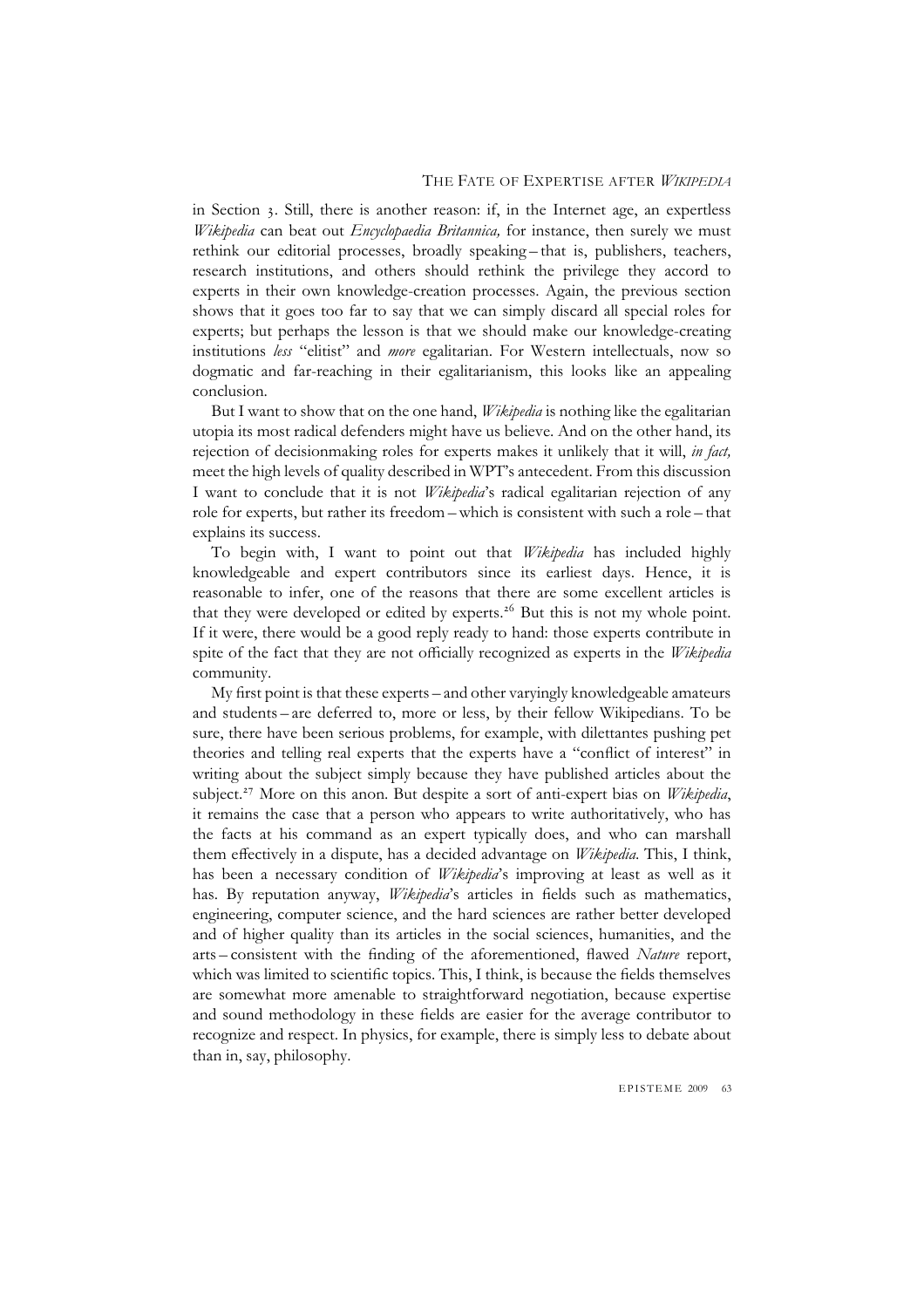*Wikipedia*, therefore, is not *wholly* free of deference to expertise, and I think this helps to explain its quality. The deference is naturally-occurring, so to speak, not imposed by policy or official role; but I think it is real nonetheless. If this is correct, then *Wikipedia* is not quite the egalitarian utopia that its more simplistic portrayals paint it as. That, I imagine, is something many Wikipedians would cheerfully admit. As long as the prerogatives of expertise are respected *voluntarily,* rather than imposed from above on unwilling participants, then there is no problem. This is not, admittedly, *officially recognized and imposed* authority, but "natural" or voluntarily recognized authority. But it is still bona fide epistemic authority.

This leads me to my second point. I have seen many complaints, especially in nontechnical disciplines, that *Wikipedia* articles that once were beautifully written and authoritative (in the opinion of some expert) were later relentlessly hacked at, senselessly rearranged, augmented with half-truths and irrelevancies, and in general, badly edited. There appears to be an assumption on the part of many Wikipedians, and even some researchers who ought to know to be at least skeptical, that while *Wikipedia* articles can decline in quality, they tend to improve over the long term.<sup>28</sup> I believe that anecdotal evidence over the years, at least, has shown this to be incorrect, and I have spoken with a great many experts who appear to agree with me. *A priori,* a better hypothesis would be something more like this:

Over the long term, the quality of a given *Wikipedia* article will do a random walk around the highest level of quality permitted by the most persistent and aggressive people who follow an article.

This is glib and surely an overgeneralization with many exceptions, but I think it is far better supported by the common experience of many Wikipedians than the hypothesis of continual improvement. The difficulty, as many disaffected Wikipedians have discovered, is that there are far too many articles persistently "managed" by aggressive individuals who will simply not let it improve in certain respects. In disputes, these persons tend to drive off more knowledgeable people, thereby keeping the quality of articles low. Since experts enjoy no special privileges in dispute resolution, and since there are many aggressive non-experts who care deeply about a wide variety of topics, *Wikipedia*'s anti-expert tendencies unsurprisingly work *against* continual improvement.

Let me elaborate the latter suggestion, because it is important. *Wikipedia* has no officially-designated decisionmakers about content matters; contributors are expected to negotiate on an equal basis when they have disagreements. When someone makes a controversial edit to an article, he is required to justify it on the "talk" (discussion) page that is attached to every article. If someone else wishes to contest the edit, she should not simply undo the work, but should instead discuss the matter on the talk page. So a back-and-forth begins on the talk page, which sometimes becomes heated and protracted; this is described as an "edit war." I think many Wikipedians themselves do not quite realize that edit wars are not merely a nuisance; they are in fact *Wikipedia*'s main method of settling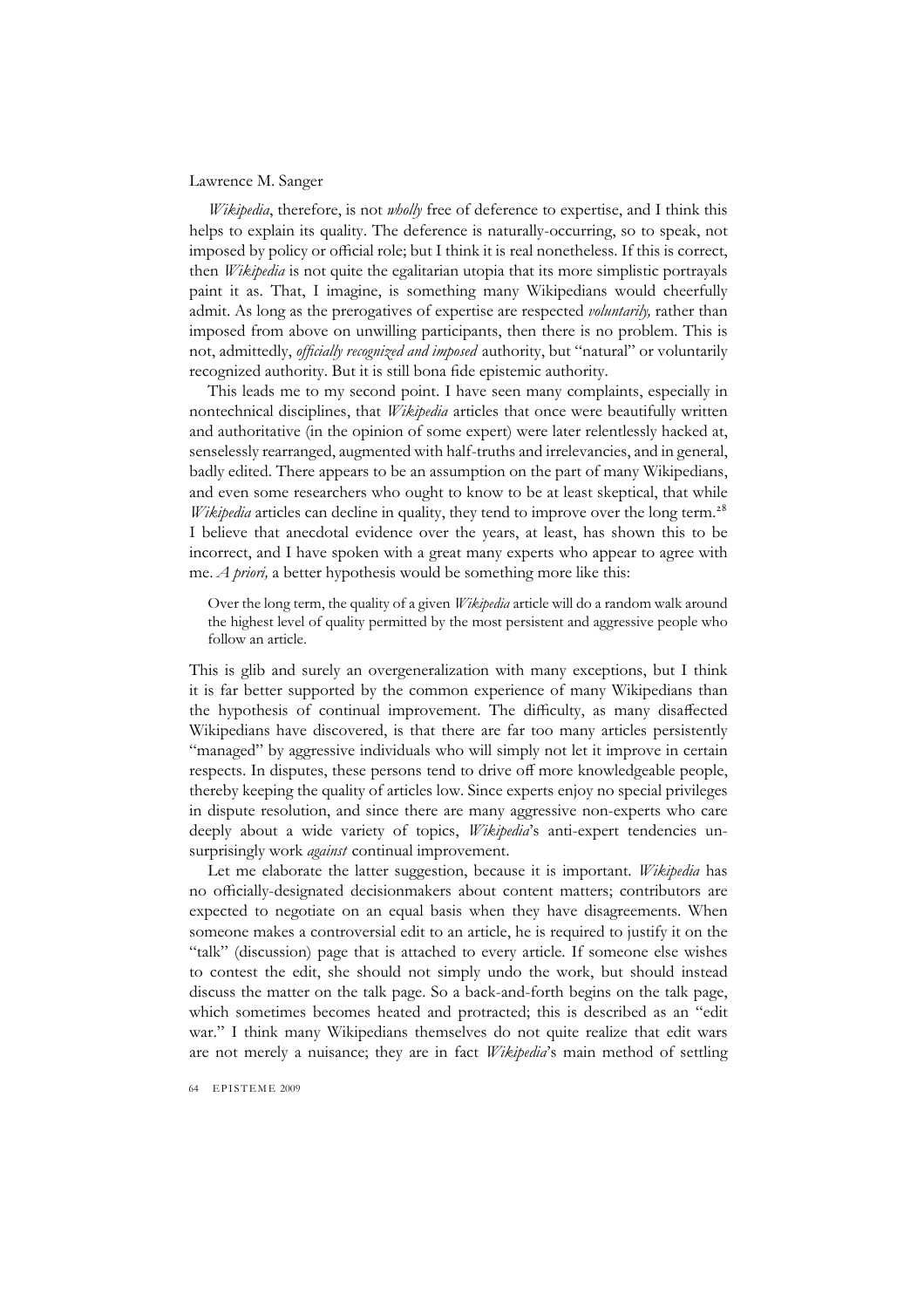difficult content questions. But since all contributors (even if they are anonymous) are held to be equal in epistemic authority, there is simply no means of settling an entrenched dispute. *Wikipedia* idealistically promotes both "consensus" and neutrality, but these are weak decisionmaking tools at best. The fact is that if two editors *cannot* reach an agreement, the dispute will continue indefinitely despite policy constraints – or until one of them gives up, so that the other side wins "by default." *Wikipedia* might be best described as having a rule of the most persistent – or, perhaps, a rule of those with nothing better to do. Since experts tend to be very busy professionals, they often cannot keep up their side of the edit war, and they lose by default.

In my opinion, this at least partly explains why many *Wikipedia* articles, especially outside more technical and "hard" disciplines, are persistently mediocre. The cause, I claim, is ultimately that the know-nothings can drive off the know-somethings in the inevitably many content disputes over such "soft" topics.<sup>29</sup> It seems that the failure of *Wikipedia* to vest experts with any decisionmaking authority partly explains the intractability of disputes in *Wikipedia* and the allegedly observed tendency of expert-crafted articles to deteriorate over time – to descend to the level of mediocrity with which the most persistent Wikipedians feel comfortable, as it were.

What if, by contrast, there were expert subject editors and an editor-in-chief in an otherwise open, bottom-up wiki system who had the authority, used only when absolutely necessary, to resolve disputes with some finality? This essentially describes the policy of the *Citizendium,* a wiki encyclopedia project I started in 2006.<sup>30</sup> For what it is worth  $-1$  am obviously biased in making this report, and so I will not spend too much time on it – the *Citizendium* project tends to have comparatively few content disputes. They tend to be more polite, more tractable, and when necessary, a subject editor or the Editor-in-Chief can step in and put an end to them. Moreover, while we do not have the comparatively long history of *Wikipedia*, I have seen few, if any, instances of articles that significantly decline in quality in the *Citizendium* system. I do not mean to imply that the *Citizendium* system is perfect in these respects. But our experience does seem to support my second point here, that the lack of *any* expert decisionmaking authority tends to lead to a "rule of the most persistent" and explains the persistent mediocrity of many *Wikipedia* articles.

My third main point is that *Wikipedia* articles are unlikely to rise above a certain level of mediocrity because *Wikipedia* cannot effectively enforce its own rules, and certain difficult types of editorial problems can only be fixed if the rules are enforced. The reason that its rules cannot be enforced, ultimately, is that real names are not required of participants. And that, as I will explain, is a reflection of *Wikipedia*'s radical egalitarianism. So to this extent, *Wikipedia*'s radical openness is a problem, not an advantage.

The unenforceability of rules in *Wikipedia* has two poisonous and predictable effects. First, a participant who is punished, for instance by *Wikipedia*'s "Arbitration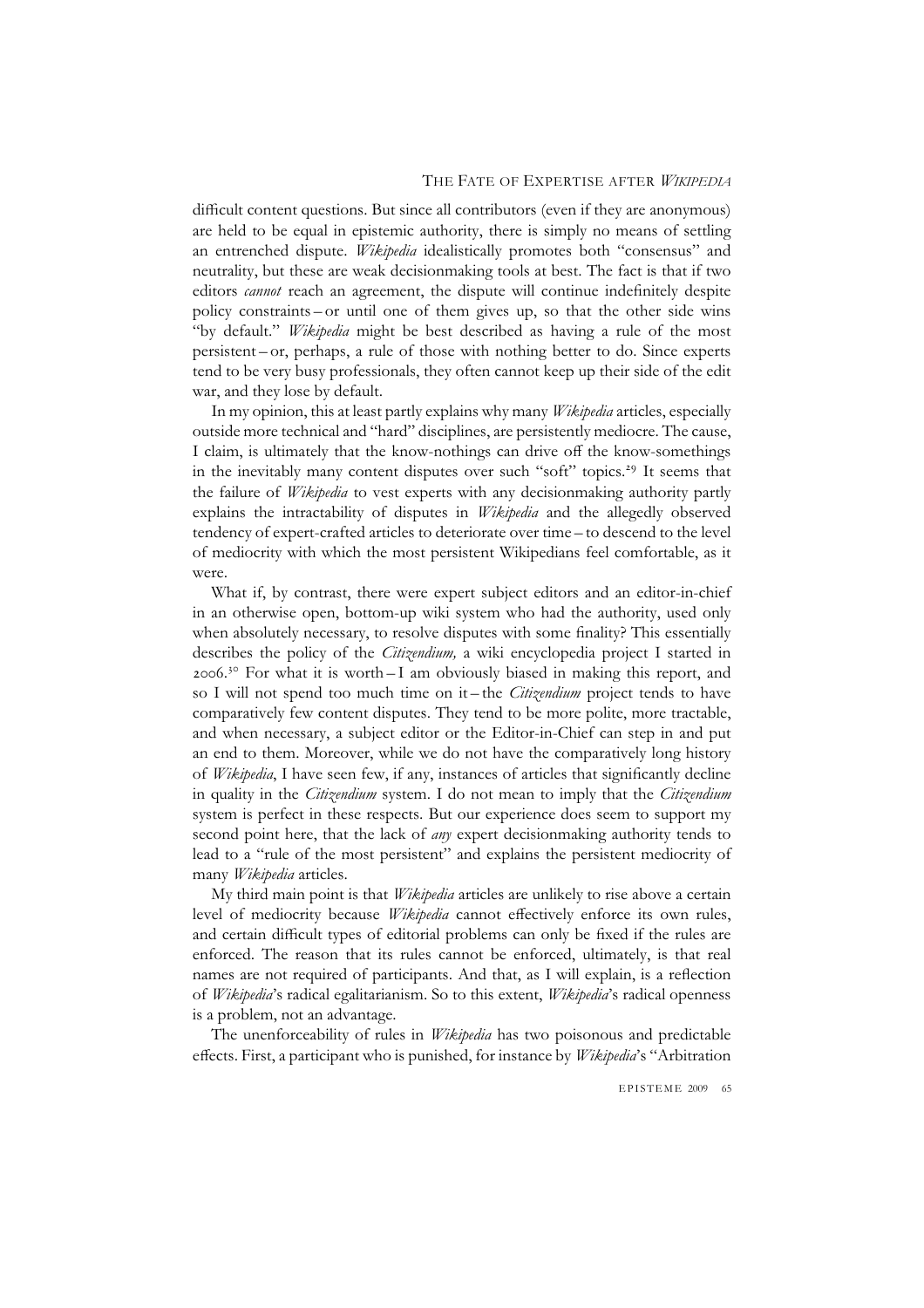Committee," can quite easily create a new account, and as long as he can behave in a way not recognizably similar to his earlier persona – not a difficult task in a project as large as *Wikipedia* – rejoin the project. Hence, punishments are ineffective against the most determined rulebreakers, and this is widely acknowledged to be one of the biggest management headaches for the project. $3<sup>1</sup>$  Second, it is only too well known that anonymity online can be used as a mask that enables aggressive behavior.<sup>32</sup> These two chronic problems, rooted in *Wikipedia*'s commitment to anonymity, not only make many articles difficult to maintain at a high level of quality, they also tend to drive off many of the better contributors. That further weakens the quality of articles.

This, you might well say, is not quite relevant to this section's argument – what do anonymity and any of its concomitant problems have to do with egalitarianism? But *Wikipedia*'s anonymity policy is in fact intimately connected with egalitarianism. By allowing anonymous contribution, *Wikipedia* is nearly as completely open as it can be. Anonymous contribution emboldens those who have little respect for those set up in positions of authority. Moreover, their lack of respect tends to reduce, while not entirely eliminating, the respect that expertise can command in the *Wikipedia* community. That is, anonymity allows those with an anti-intellectual or just crotchety bent to attack experts without a restraint that many would no doubt feel if their real names were known. Hence, anonymity is an especially effective technical way to implement and encourage egalitarianism.

What if we were to disallow anonymity? A project that required contributors to use their own real names would no doubt for that reason be *rather less* open, and therefore probably hindered in its replicating the Wikipedian model of success described in Section 1. But it could still be *nearly* as open, and just as bottom-up or wiki-like, for those who disclosed their real names. The advantage of this change in policy is again illustrated in the experience of the *Citizendium* project. For what it is worth, I think our rules are far more enforceable, and participants behave themselves remarkably well, compared to *Wikipedia*. Yet the project remains just as robustly "wiki-like" as *Wikipedia*. 33

Let me tie together this section's perhaps disconnected conclusions. According to one interpretation of WPT, *Wikipedia* needs no experts to serve as decisionmakers, and this essentially establishes the superiority of a more purely egalitarian system. Against this, I argued, first, that many sensible Wikipedians *do* recognize, as one might expect them to do, the relative expertise of other contributors. This explains the surprisingly high, if still uneven, quality of *Wikipedia*'s content. So *Wikipedia*'s success in fact has depended on the community's informally respecting expertise and hence recognizing the epistemic authority of certain contributors. But, as I argued next, experts are not accorded nearly as much respect as they should be. In fact, over the long run, articles tend to do a random walk around the highest level of quality permitted by the most aggressive and persistent contributors. That level of quality is too often not high enough, because such contributors are often relatively ignorant. *Wikipedia*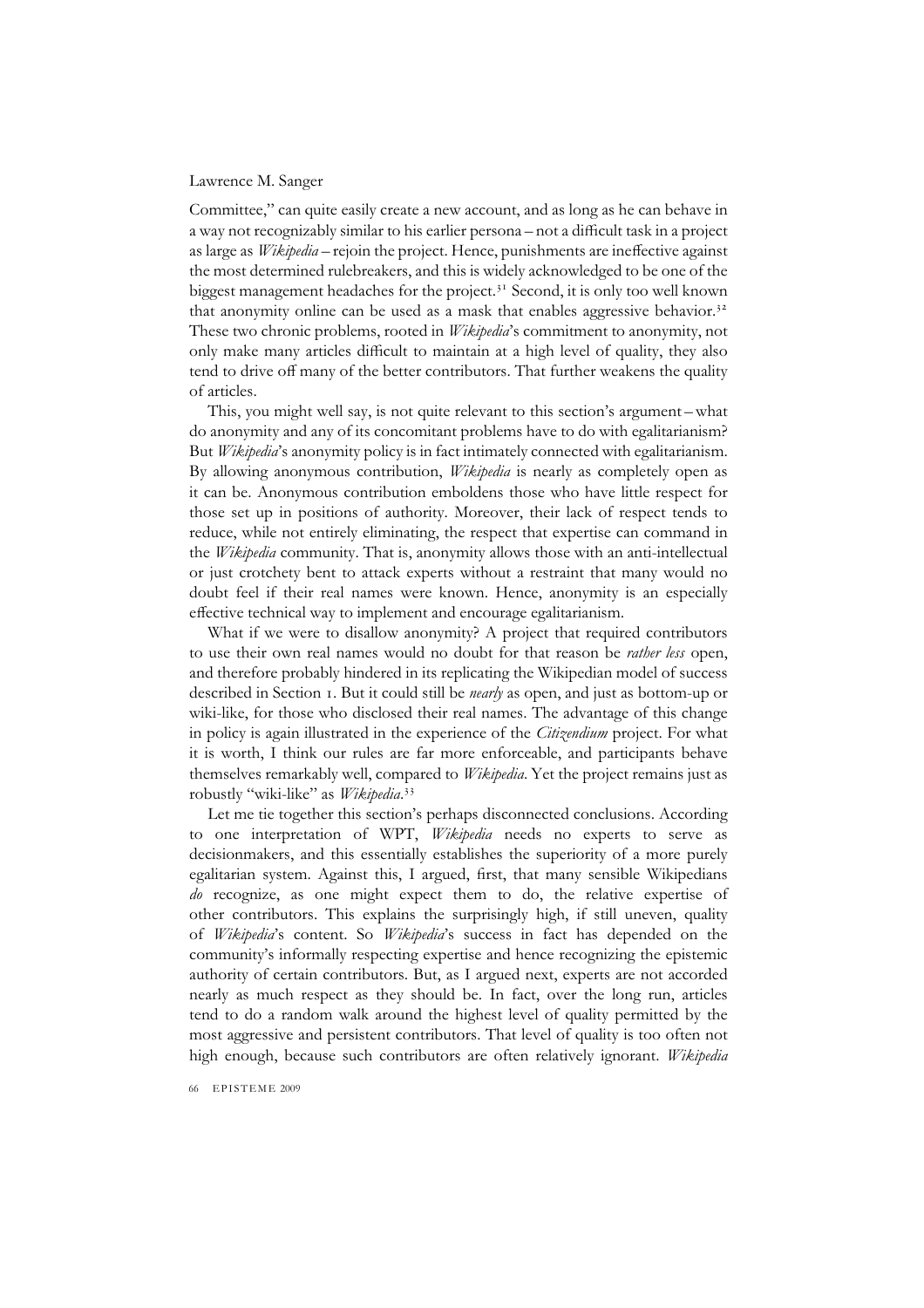is ruled by the most persistent, or those with the most time on their hands, not necessarily the most knowledgable. This problem could be combated if experts were given some low-key decisionmaking authority, as in the *Citizendium.* Finally, insofar as *Wikipedia* does have a radically egalitarian system, it is due to the project's anonymity policy. But that policy makes it in principle impossible to enforce rules effectively, and encourages bad behavior on the part of participants. This, predictably, drives away many of the better contributors and so weakens article quality further.

One might grant these various points, admit that *Wikipedia* is not perfect – whoever said it was? – and still maintain that it has the ability in the long run to beat out the likes of *Encyclopædia Britannica,* even if it has little chance of ever becoming "99.8% accurate." After all, I admitted in Section 1 that *Wikipedia* has other epistemic virtues, such as fecundity, in such abundance that perhaps we should say that it is *already* reasonable to think it is more epistemically valuable than the *Britannica,* say.

I mention the latter proposition only because I see others suggesting it, or something like it. In fact, the proposition is very vague. It would require a separate paper, or several, really to adjudicate what notions of relative epistemic value should apply to a project like *Wikipedia*, what published works, projects, or communities it should be compared to, and then what the comparison might look like.

Fortunately, in this section I am examining a narrower and more tractable question: can we project that a future *Wikipedia*'s success will show that no official role for experts within the project is necessary? In this section I have not really examined the future prospects of *Wikipedia*, mostly because there is little chance that *Wikipedia* will ever give decisionmaking roles for experts or reject anonymous contribution. These are now firmly embedded parts of its Constitution, so to speak, and so if the arguments I've made are cogent now, they will probably remain cogent in the indefinite future.

So what, then, *do* this section's arguments establish? (1) Epistemic authority for expertise is crucial to *Wikipedia*'s modest success, while (2) the lack of a role for experts explains (and will continue to predict) *Wikipedia*'s mediocrity. These two points together undermine the other main interpretation of WPT I discussed above; actually, if its managers wanted *Wikipedia* to become a really authoritative source, they would need to embrace expertise and expert-friendly policies such as real names. But, if I am right in my personal observations of how the *Wikipedia* community operates, it will never make such policy changes. Consequently, its reliability will probably never rise to the level of the *Britannica,* let alone the "99.8% accurate" level I was discussing earlier.

#### **5. C O N C L U S I O N**

I want to conclude briefly by tying together the threads of this discussion. I began in Section 1 by posing a paradox that no doubt inspires a great deal of the worry,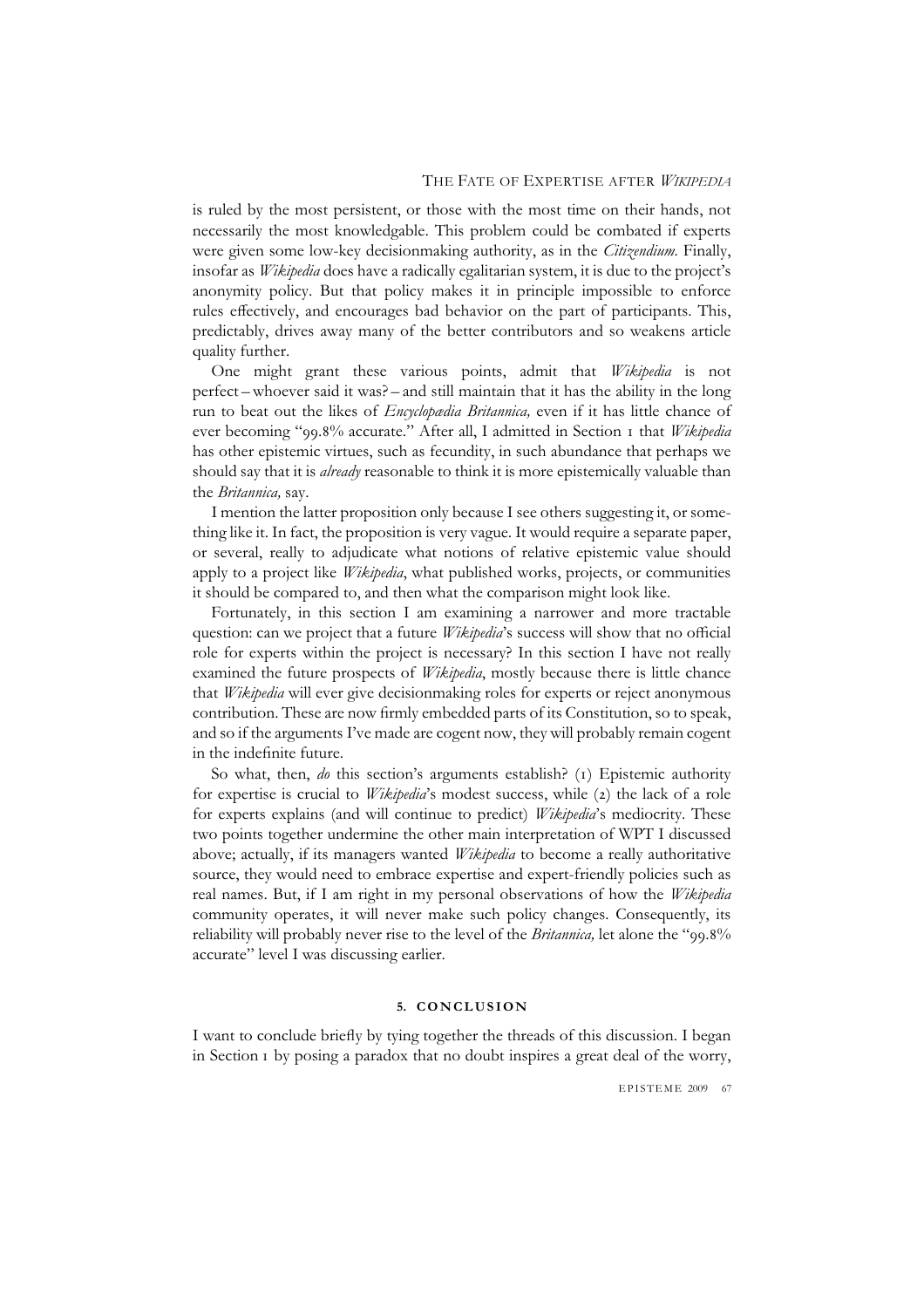hope, and philosophical puzzlement about *Wikipedia*. *Wikipedia* is a striking popular success, and the quality of its articles, while uneven, is remarkably good; yet its success can be attributed in large part to the fact that it is both wide open and bottom-up. For good measure, many Wikipedians take a famously anti-expert posture. One might well find it startling that a successful intellectual endeavor like this can take no official notice of expertise. So one might wonder, hopefully or with dread, whether the days of experts and their roles are numbered.

In Section 2, I explored the question how *Wikipedia* might induce us to rethink "what we take ourselves to know" in terms not of what an expert community endorses, but in terms of what a much more egalitarian, global community endorses. I found it difficult even to understand this view, but explored the interpretation that an egalitarian community might limn expert opinion. This in turn suggested a *Wikipedia* Potential Thesis (WPT), according to which, if *Wikipedia* could be shown by an excellent survey of experts to be fantastically reliable, then experts would not need to be granted positions of special authority. I argued that WPT is essentially self-stultifying, that is, the survey demonstrating *Wikipedia*'s reliability would *itself* constitute a position of special authority. This I identified as an instantiation of epistemic circularity, and accordingly I explored a few of the options associated with that problem, concluding that ultimately, the credibility of *Wikipedia* remains "tethered" to expert opinion.

Section 3 explored a couple ways in which, as WPT says, egalitarian online communities such as *Wikipedia* might "challenge" expertise, i.e., show how either the occupational role or the epistemic leadership role might disappear in a future society with a brilliantly well-developed *Wikipedia*. I found little support for the notion that developments in Web 2.0 will undermine the distinctive *occupations* that require expertise. I also found no plausible way to motivate the suggestion that *Wikipedia* and its like might somehow take over the epistemic leadership role that experts play. Now, I grant that *Wikipedia*, and similarly "flat" egalitarian communities, might *share in* or *encroach on* the formerly exclusive authority of experts. But replacement is far less likely, considering that experts themselves stand as one important foundational point in a regress of credibility – even according to *Wikipedia*'s own "Verifiability" and "No Original Research" policies.

In Section 4, I cast doubt on another interpretation of WPT. On the one hand, a main reason that *Wikipedia*'s articles are as good as they are is that they are edited by experts and other knowledgeable people to whom deference is paid, although voluntarily. On the other hand, some *Wikipedia* articles suffer precisely because there are so many aggressive people who "guard" articles and drive off others, including people more expert than they are; without granting experts any authority to overrule such people, there is no reason to think that *Wikipedia*'s articles are on a vector toward continual improvement. Moreover, *Wikipedia*'s commitment to anonymity – which is intimately connected with its being open and bottomup – further drives off good contributors, and makes it difficult for the contributors who remain to "do battle" with those who are undermining the quality of articles.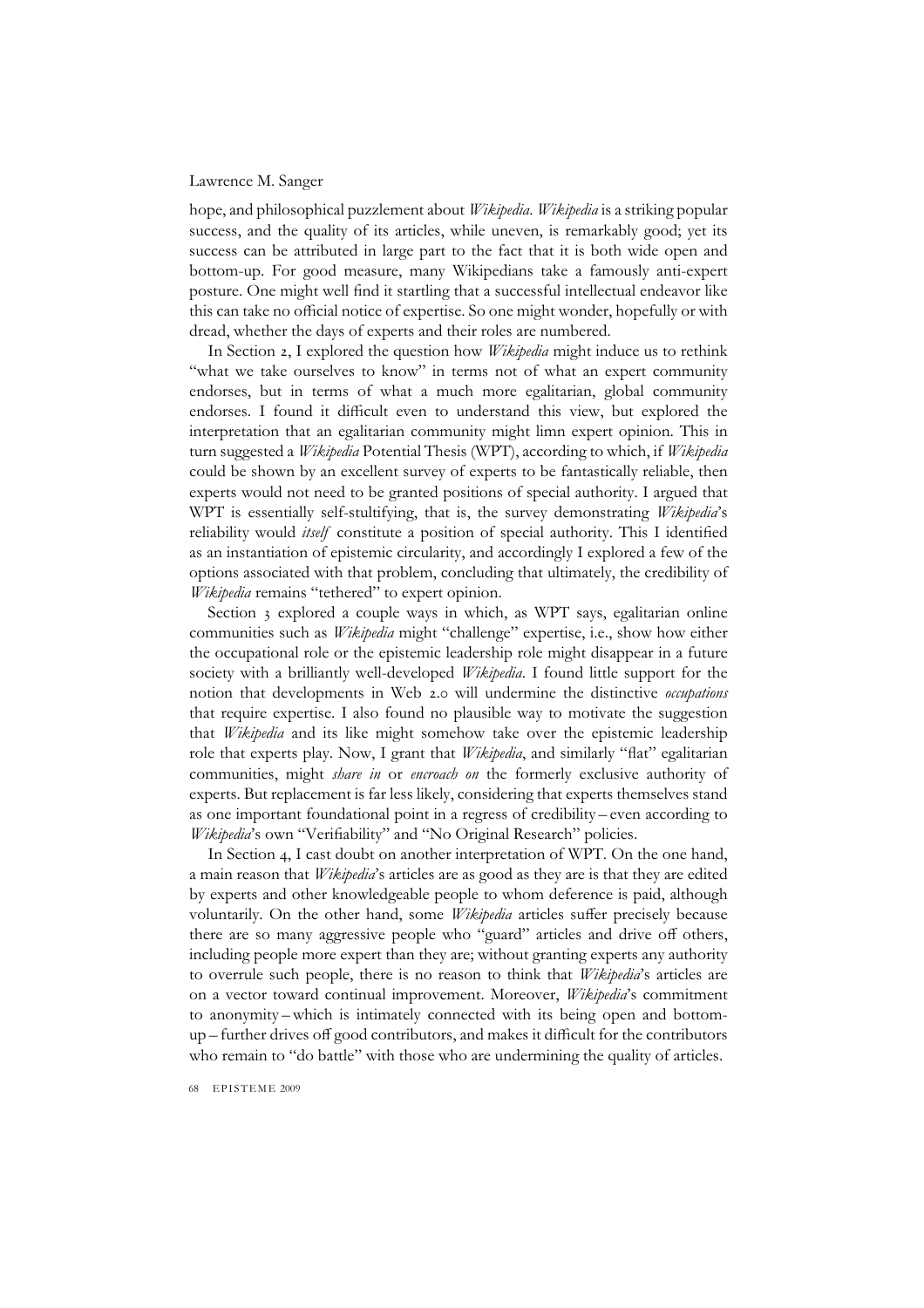The discussion of the later sections ought to ease any sense of paradox brought on by Section 1. There is a tendency among *Wikipedia*'s defenders and observers to suppose that the very qualities that have made *Wikipedia* a success – that it is open and bottom-up – require a decidedly negative policy, to firmly reject any role for experts. The later sections have demolished this notion in multiple ways. Section 2 argued that the very success of *Wikipedia* is "tethered" to a role for experts, as their opinion is needed to make its reliability plausible. Section 3 showed to be groundless the suggestion that *Wikipedia*'s success would tend to undermine the general societal roles of experts. And Section 4 pointed to expert contribution and implicit deference to experts as improving *Wikipedia*'s quality, while policies that drive experts away harm it. *Wikipedia*'s success is not best explained by its radical egalitarianism, its rejection of expert involvement, but instead by its freedom, openness, and bottom-up management, all of which are consistent with a low-key role for experts. On this showing, in a knowledge project that is open and bottomup, some decisionmaking role for experts is recommended, *a la* the *Citizendium.*

Still, it is surely natural that Wikipedians in fact would have rejected such a role. After all, experts, drawn from academia and professional life, tend to be hierarchical in their organization-building and top-down in their content production systems.<sup>34</sup> There is no doubt that many experts would, if left to their own devices, dismantle the openness and bottom-up nature that drives the success of *Wikipedia*. But the failure to take seriously the suggestion of *any* role for experts can only be considered a failure of imagination. One need only ask what an open, bottom-up system *with a role for expert decisionmaking* would look like.<sup>35</sup>

## **REFERENCES**

- **Alston, William P.** 1989. "Epistemic Circularity." In his *Epistemic Justification: Essays in the Theory of Knowledge*. Ithaca, NY: Cornell University Press.
- **Black, Max.** 1954. "The Inductive Support of Inductive Rules." In his *Problems of Analysis: Philosophical Essays*. Ithaca, NY: Cornell University Press.
- *Encyclopædia Britannica*. 2006. "Fatally Flawed: Refuting the Recent Study on Encyclopedic Accuracy by the Journal *Nature*." http://corporate.britannica.com/ britannica\_nature\_response.pdf
- **Fallis, Don**. 2008. "Toward an Epistemology of *Wikipedia*." *Journal of the American Society for Information Science and Technology* 59: 1662–74.
- **Giles, Jim**. 2005. "Internet Encyclopaedias Go Head to Head." *Nature* 438: 900–1.
- **Keen, Andrew**. 2007. *The Cult of the Amateur: How Today's Internet is Killing Our Culture*. New York: Doubleday.
- **Lanier, Jaron**. 2006. "Digital Maoism: The Hazards of the New Online Collectivism." *Edge*. http://www.edge.org/3rd\_culture/lanier06/lanier06\_index.html
- **Lih, Andrew**. 2004. "Wikipedia as Participatory Journalism: Reliable Sources? Metrics for Evaluating Collaborative Media as a News Resource." In *Proceedings of the 5th International Symposium on Online Journalism*. http://jmsc.hku.hk/faculty/alih/publications/utaustin-2004-wikipedia-rc2.pdf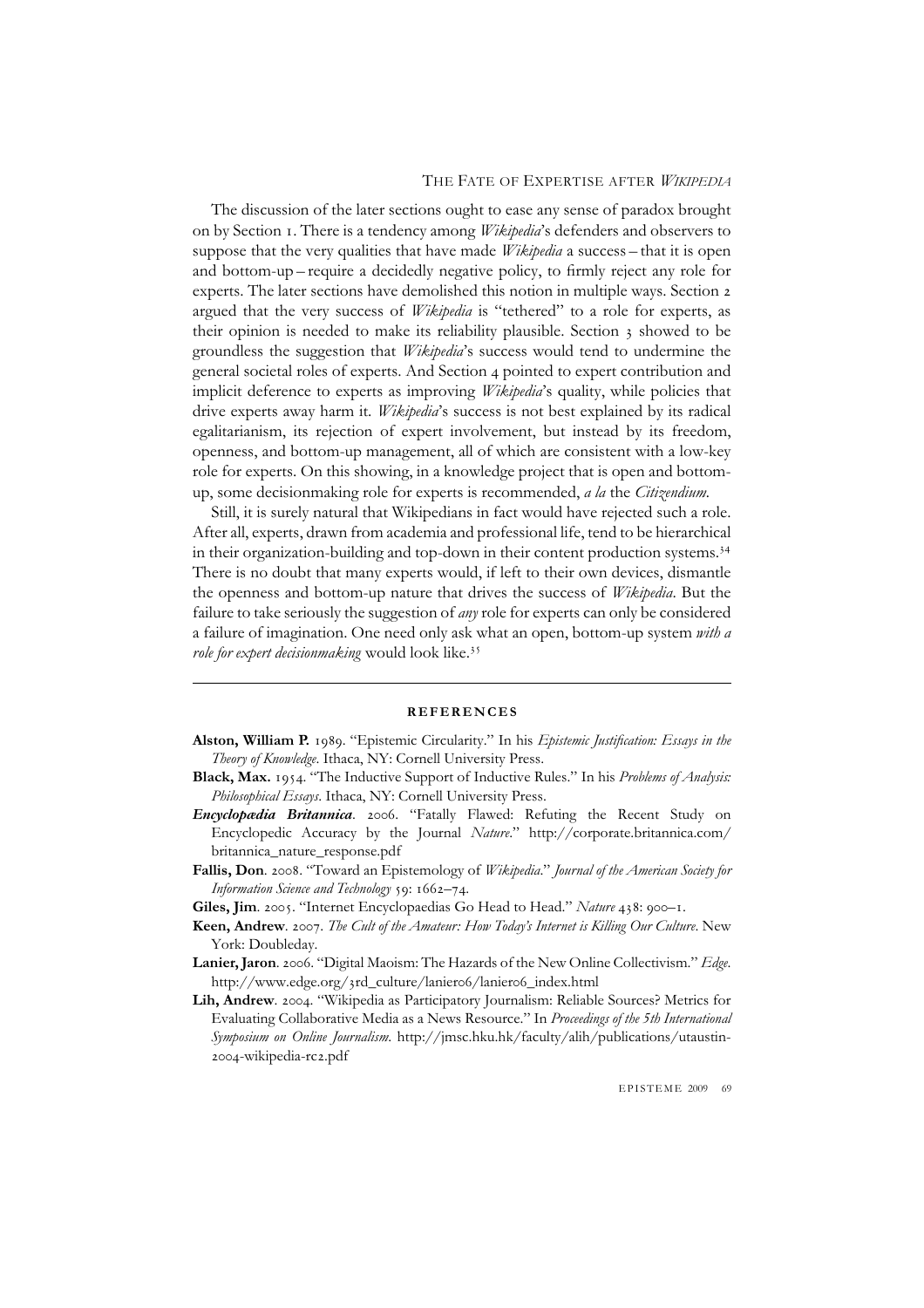- *Nature*. 2006. "*Nature's responses to Encyclopaedia Britannica*." http://www.nature.com/ nature/britannica/index.html
- **Rainie, Lee and Bill Tancer**. 2007. "36% of online American adults consult *Wikipedia*." The Pew Internet & American Life Project (Pew/Internet). http://www.pewinternet. org/PPF/r/212/report\_display.asp
- **Sanger, Larry**. 2006a. "Text and Collaboration: A Personal Manifesto for the Text Outline Project." Posted April 2006. http://www.textop.org/TextAndCollaboration.html
- **Sanger, Larry**. 2006b. "The Future of Free Information." *The Digital Universe Journal*. Article 2006–1. http://www.dufoundation.org/downloads/Article\_2006\_01.pdf
- **Sanger, Larry**. 2006c. "Why Make Room for Experts in Web 2.0?" Keynote speech, SDForum, San Jose, CA, October 24, 2006. http://www.citizendium.org/ roomforexperts.html
- **Sanger, Larry**. 2007. "Who Says We Know: On the New Politics of Knowledge." *Edge*. http://www.edge.org/3rd\_culture/sanger07/sanger07\_index.html
- **Sanger, Larry**. 2008a. "The Future of Free Information." *Macau Ricci Institute Studies*  $5: 425 - 45.$
- **Sanger, Larry**. 2008b. "Who's More Command-and-Control, Wikipedia or CZ?" Blog post, February 28, 2008. http://blog.citizendium.org/2008/02/28/whos-morecommand-and-control-Wikipedia-or-cz/
- **Sextus Empiricus**. 1990. *Outlines of Pyrrhonism*. R. G. Bury (trans.). Buffalo, NY: Prometheus Books.
- **Wallace, Patricia**. 1999. *The Psychology of the Internet*. Cambridge: Cambridge University Press.
- *Wikipedia contributors*. "Wikipedia:Expert editors." *Wikipedia, The Free Encyclopedia*. Retrieved November 4, 2008, from http://en.wikipedia.org/wiki/Wikipedia: Expert\_editors
- *Wikipedia contributors*. "Wikipedia:No original research." *Wikipedia, The Free Encyclopedia*. Retrieved November 3, 2008, from http://en.wikipedia.org/wiki/Wikipedia: No original research
- *Wikipedia contributors*. "Wikipedia:Verifiability." *Wikipedia, The Free Encyclopedia*. Retrieved November 3, 2008, from http://en.wikipedia.org/wiki/Wikipedia: Verifiability

## **NOTES**

- 1 When *Wikipedia* was getting started, its early competitor, Everything2, announced one million "nodes." This is not widely regarded as an especially noteworthy achievement, because Everything2's articles are very casual, not often very long or in-depth, and in general more suitable for entertainment value than education or serious informationseeking.
- 2 Cf. Giles (2005). This report is discussed further in Section 2.
- 3 See http://www.alexa.com/data/details/traffic\_details/Wikipedia.org (accessed November 3, 2008).
- 4 In winter 2007, some 36% of Americans said they use the Internet to look up information on *Wikipedia* – which was about half of Internet users, since at the time,

<sup>70</sup> EPISTEME 2009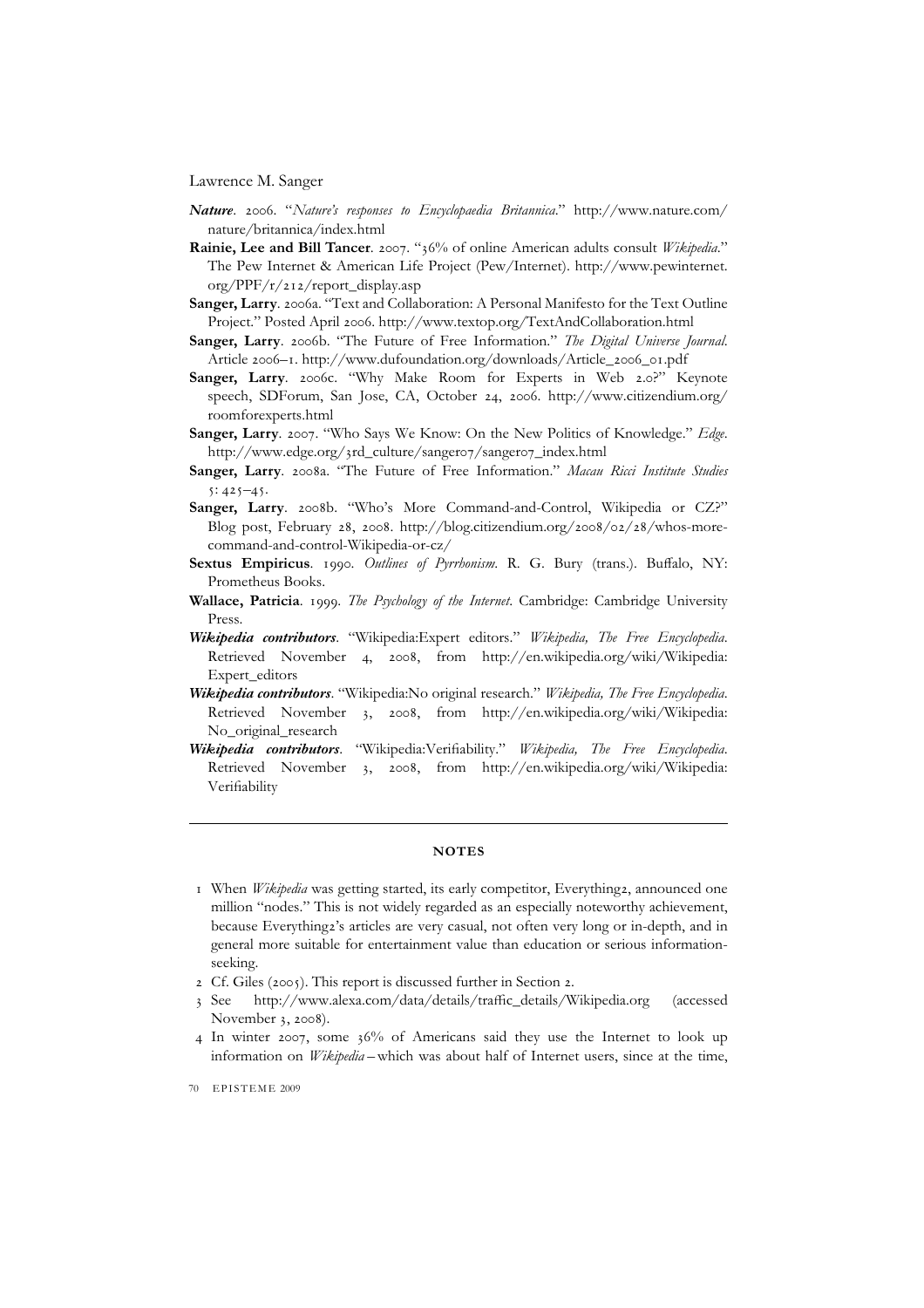69% of Americans surveyed said they used the Internet on the previous day. On one typical day, 8% of all Americans surveyed said they had used the Internet to look up information on *Wikipedia* on the previous day. See Rainie and Tancer (2007).

- This is a common saying about *Wikipedia*, but I don't know who said it first or where. I might have.
- 6 But this is not true of *every* kind of abuse. Generally, obvious vandalism and error can be removed instantly. But "bots" – automated software programs that mimic the behavior of human beings – can pose a real headache for those who take it upon themselves to discover and undo their work. But the main point here is not significantly weakened: there are more people who are motivated to keep the wiki high-quality than there are who want to ruin it, and they have better tools. Of course, this does not help with the problem of unintentional harm to the project, as when someone in good faith adds a claim that, unbeknownst to him, is really false.
- Such as its freedom, i.e., its contents are available under the GNU Free Documentation License, its neutrality policy, the fact that discussion of changes to articles is encouraged and takes place on a special page separate from the article, and the fact that contribution to the project is quick and easy.
- 8 Hence, for example, the first rule that I proposed on a "Rules to Consider" page was this: "**Ignore all rules:** If rules make you nervous and depressed, and not desirous of participating in the wiki, then ignore them entirely and go about your business." (Bold in original) See http://en.wikipedia.org/w/index.php?title= RulesToConsider&oldid=277053 (accessed November 3, 2008). Perhaps, needless to say, this was tongue-in-cheek, and I later came to the view that, even as a tongue-incheek statement, it was wrong-headed.
- 9 The rest of this discussion rests on this explanation's being broadly correct, but I am very aware that I might need much more space to make it plausible. Moreover, these are empirical matters and susceptible to various kinds of testing and empirical analysis. No doubt, in coming years, we will see more empirical studies of how wikis work. For now, in favor of the explanation I've offered I can point only to its plausibility and logical consistency, on the one hand, and my own experience observing how wikis work, on the other hand.
- 10 As I have pointed out elsewhere in (Sanger, 2006b, 2; 2008a).
- 11 As evidence that this is not just of interest to theorists, but a very activelyfelt problem, consider the fact that Stephen Colbert – the comedian who coined "truthiness" – has also famously introduced "wikiality" as meaning reality-according-to-*Wikipedia*.
- 12 *Britannica* responded trenchantly in a paper posed on their website (*Encyclopædia Britannica* 2006). *Britannica*'s response is devastating and embarrassing for a journal of the stature of *Nature.* In my opinion, a rebuttal by *Nature* was unpersuasive; see (*Nature* 2006).
- 13 Though there is a Featured Articles program, this is just as open and broadly participatory as many other aspects of the project.
- 14 Not coincidentally, in discussions of epistemic circularity, various methods of "bootstrapping" frequently arise. See, for example, Black (1954).
- 15 I do not mean to suggest that *experts* are infallible, or that *mainstream expert opinion* is in any way a "touchstone of truth" *now.*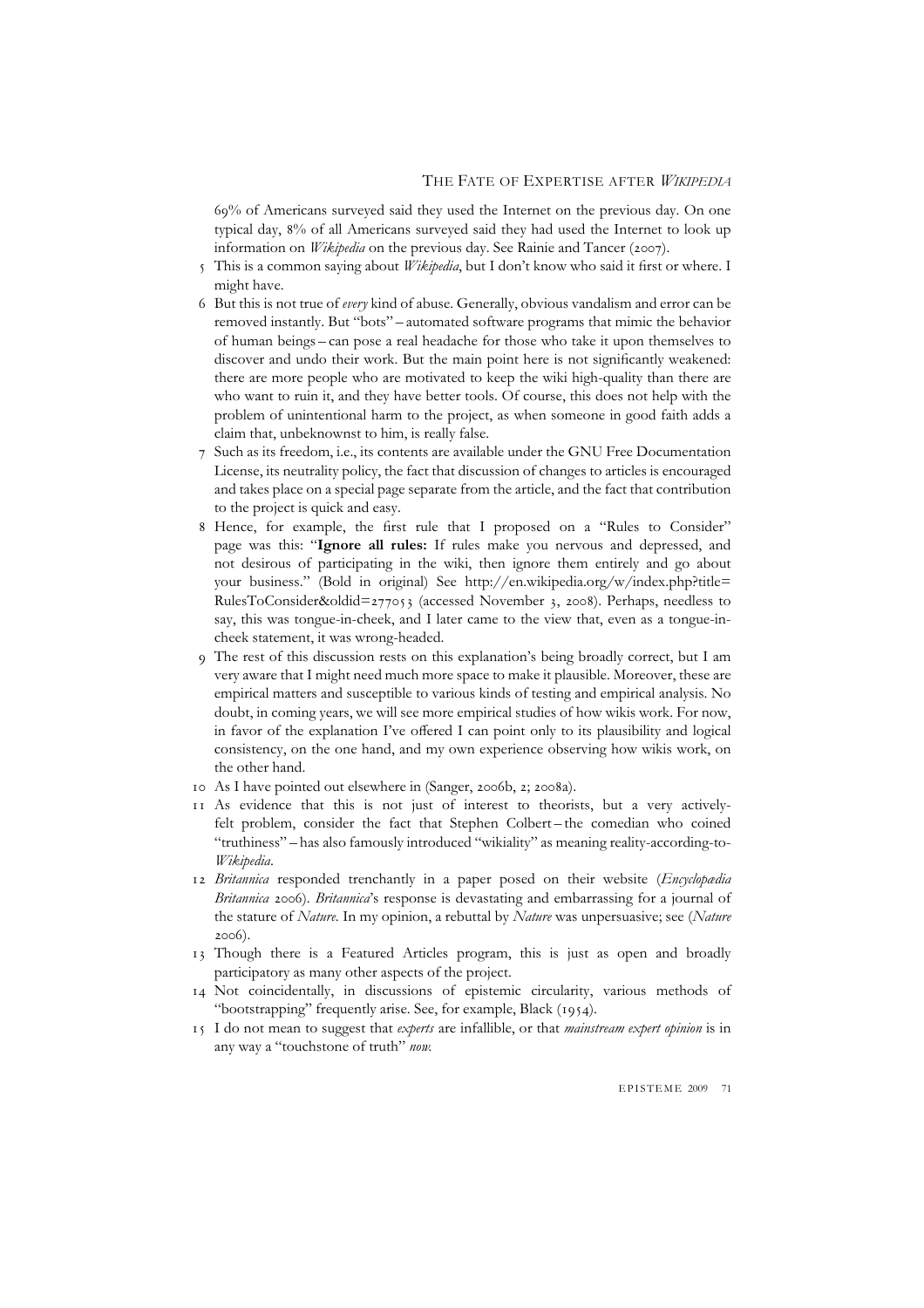- 16 Not to say that someone *could not* say it. After all, someone might assume that expertise is wholly a socially-constructed notion and has nothing like an objective basis. In that case, if expertise really were wholly constituted by social institutions and the various kinds of recognition they confer, and if – no doubt absurdly – such institutions were wholly replaced by such egalitarian new institutions as *Wikipedia*, that would entail a collapse of the (institutional) existence of experts and expertise.
- 17 In Keen (2007) as well as interviews and speeches following it.
- 18 This is also not the best of examples because, according to the common professional prejudice, journalists are not really *expert* at anything except, perhaps, in some cases the very narrow field of journalism itself – and that is not really of help to anyone but journalists. I have spoken with a few journalists who take issue with this.
- 19 For example, in personal communication with the President of Encyclopædia Britannica, Inc., in 2006, I was assured that the privately-held company is not only profitable, but has grown just in the time that *Wikipedia* was growing in size and authority.
- 20 One might reply by saying that this is a straw man; after all, *Wikipedia is* cited in court cases, journal articles, and news articles. But this reply is unpersuasive. It is true that *Wikipedia* is widely cited, but this establishes only that it is *one more* citable source, not that it has somehow rendered all other "expert sources" irrelevant – which is the point under consideration. I do not think anyone doubts that Web 2.0 phenomenon is encroaching on expert territory to some extent.
- 21 A *Wikipedia* competitor I started in 2006, which requires contributors to use their real names, and makes a low-key guiding role for expert editors; see http://www.citizendium.org. This is discussed some more in Section 4.
- 22 I am far from being the only one to have suggested this, but I developed the idea at some length in my (2006a).
- 23 Unlike Verifiability, I am responsible for having started this policy.
- 24 I can imagine someone replying that if it is only *agreement* that is needed, then we can imagine a completely open and collaborative system in which people can, indeed, agree upon facts *without* reference to any external sources. That does seem conceivable; but whether it could be made to work at all, I very much doubt, nor could such a system produce results that would be generally accepted as authoritative. Ultimately, internal content controversies would be "my word against yours," a situation which, without expert review, could only be resolved in some arbitrary way – or perhaps by voting. (Cf. George Bragues's paper in this issue of *Episteme.*) But it is hard to believe that, in the future, very many people will regard it as the last word on a subject that the plurality of the members of some open, egalitarian community online just happen to have voted a certain way.
- 25 Another relevant data point here can be found in *Wikipedia*'s early competitor, Everything2.com, which has no source requirements and is better described as a collection of off-the-cuff opinions that happen to be the most highly rated by a random community. Everything2's Alexa site rank was 6,718 on November 3, 2008, it appears mainly to be an entertainment website, and there seems little chance that it will ever diminish any expert's authority.
- 26 I cannot quantify this empirical claim and can cite no studies, but it is certainly consonant with my observation, and specific numbers do not matter in any case.